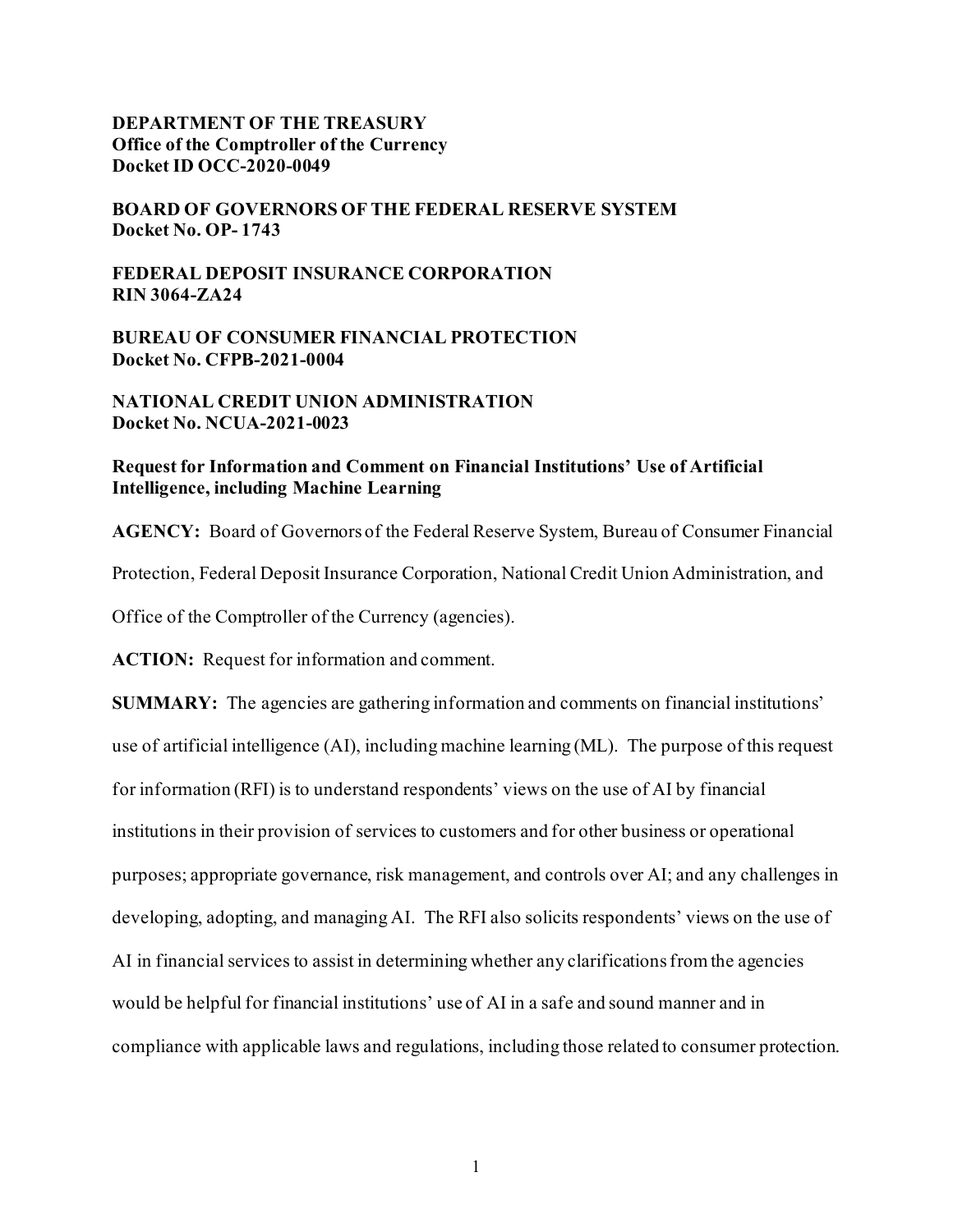# **DATES:** Comments must be received by [INSERT DATE 60 DAYS AFTER DATE OF PUBLICATION IN THE FEDERAL REGISTER].

**ADDRESSES:** Interested parties are encouraged to submit written comments jointly to all of the agencies. Commenters are encouraged to use the title "*Request for Information and Comment on Financial Institutions' Use of Artificial Intelligence, including Machine Learning*" to facilitate the organization and distribution of comments among the agencies. Commenters are also encouraged to identify the number of the specific question for comment to which they are responding. Please send comments by one method only and should be directed to:

*OCC*: Commenters are encouraged to submit comments through the Federal eRulemaking Portal. Please use the title "Request for Information on Financial Institutions' Use of Artificial Intelligence, including Machine Learning; Request for Comment" to facilitate the organization and distribution of the comments. You may submit comments by any of the following methods:

• *Federal eRulemaking Portal – Regulations.gov:*

Go to *https://regulations.gov/*. Enter "Docket ID OCC-2020-0049" in the Search Box and click "Search." Public comments can be submitted via the "Comment" box below the displayed document information or by clicking on the document title and then clicking the "Comment" box on the top-left side of the screen. For help with submitting effective comments please click on "Commenter's Checklist." For assistance with the *Regulations.gov* site, please call (877) 378- 5457 (toll free) or (703) 454-9859 Monday-Friday, 9am-5pm ET or e-mail *regulations@erulemakinghelpdesk.com*.

*Mail:* Chief Counsel's Office, Attention: Comment Processing, Office of the Comptroller of the Currency, 400 7th Street, SW., suite 3E-218, Washington, DC 20219.

• *Hand Delivery/Courier:* 400 7th Street, SW., suite 3E-218, Washington, DC 20219.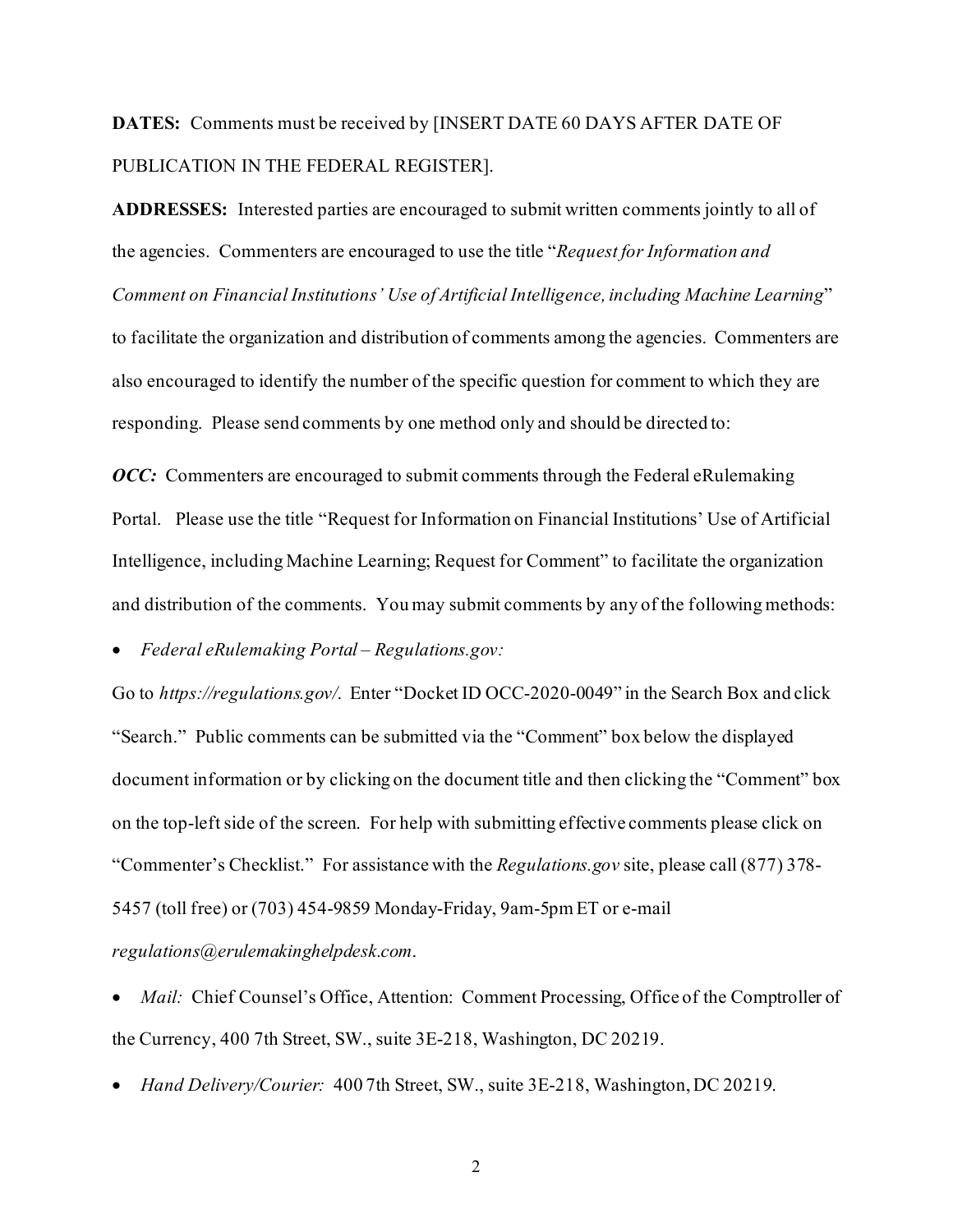*Instructions:* You must include "OCC" as the agency name and "Docket ID OCC-2020-0049" in your comment.In general, the OCC will enter all comments received into the docket and publish the comments on the *Regulations.gov* website without change, including any business or personal information provided such as name and address information, e-mail addresses, or phone numbers. Comments received, including attachments and other supporting materials, are part of the public record and subject to public disclosure. Do not include any information in your comment or supporting materials that you consider confidential or inappropriate for public disclosure.

You may review comments and other related materials that pertain to this action by the following method:

• *Viewing Comments Electronically – Regulations.gov:* Go to *https://regulations.gov/*. Enter "Docket ID OCC-2020-0049" in the Search Box and click "Search." Click on the "Documents" tab and then the document's title. After clicking the document's title, click the "Browse Comments" tab. Comments can be viewed and filtered by clicking on the "Sort By" drop-down on the right side of the screen or the "Refine Results" options on the left side of the screen. Supporting materials can be viewed by clicking on the "Documents" tab and filtered by clicking on the "Sort By" drop-down on the right side of the screen or the "Refine Documents Results" options on the left side of the screen." For assistance with the *Regulations.gov* site, please call (877) 378-5457 (toll free) or (703) 454-9859 Monday-Friday, 9am-5pm ET or e-mail *[regulations@erulemakinghelpdesk.com](mailto:regulations@erulemakinghelpdesk.com)*. The docket may be viewed after the close of the comment period in the same manner as during the comment period.

*Board***:** You may submit comments, identified by Docket No. OP-1743, by any of the following methods: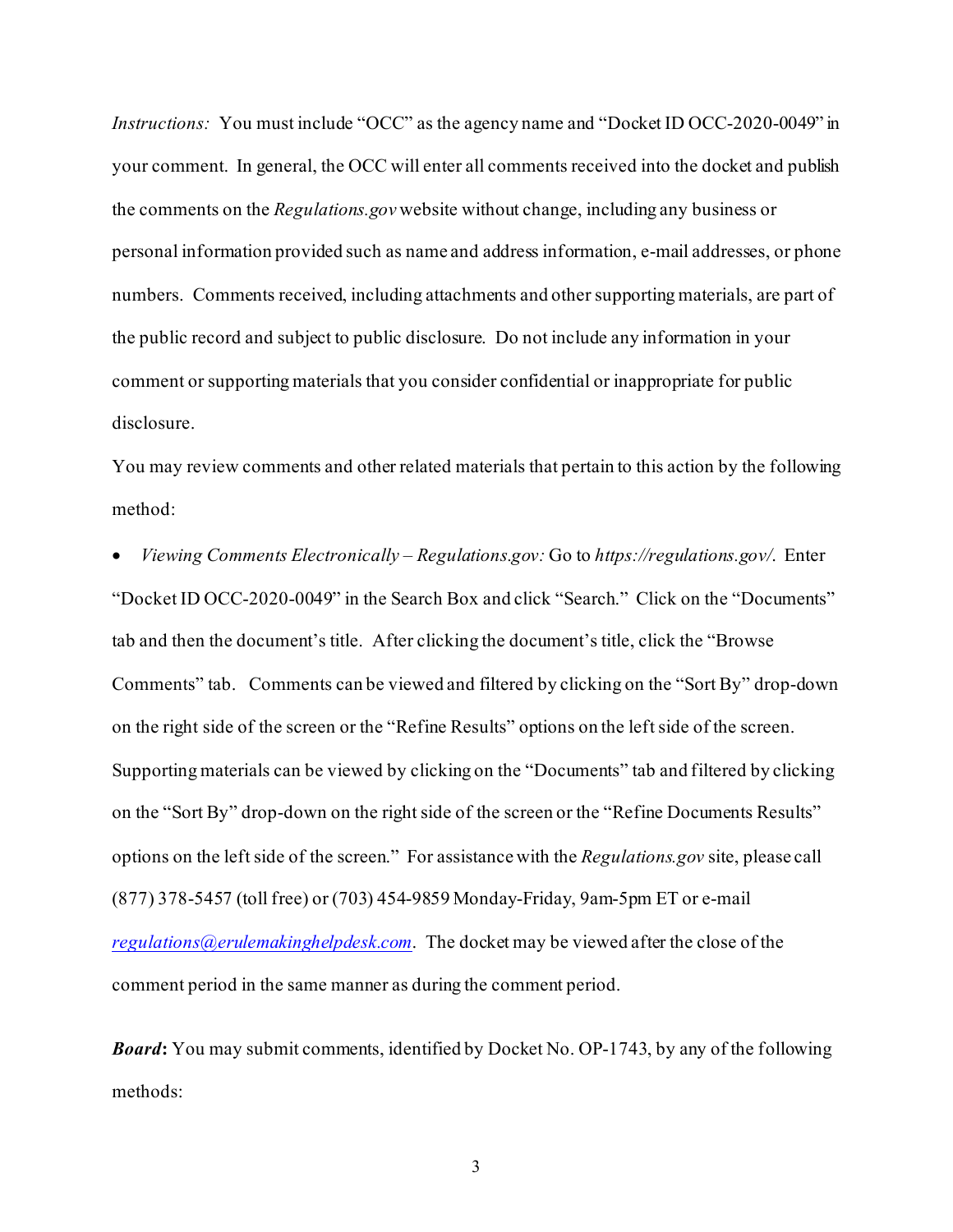• *Agency Web Site*: http://www.federalreserve.gov. Follow the instructions for submitting comments a[t http://www.federalreserve.gov/generalinfo/foia/ProposedRegs.cfm](http://www.federalreserve.gov/generalinfo/foia/ProposedRegs.cfm).

• *E-mail*: regs.comments@federalreserve.gov. Include docket number in the subject line of the message.

• *FAX*: (202) 452-3819 or (202) 452-3102.

*Mail*: Ann E. Misback, Secretary, Board of Governors of the Federal Reserve System, 20th Street and Constitution Avenue NW, Washington, DC 20551. All public comments will be made available on the Board's website at *http://www.federalreserve.gov/generalinfo/*

*foia/ProposedRegs.cfm* as submitted, unless modified for technical reasons or to remove personally identifiable information or other confidential information at the commenter's request. Accordingly, your comments will not be edited to remove any identifying or contact information. Public comments may also be viewed in paper in Room 146, 1709 New York Avenue NW, Washington, DC 20006, between 9:00 a.m. and 5:00 p.m. on weekdays.

#### *FDIC:*

- *Agency Website: [https://www.fdic.gov/regulations/laws/federal](https://www.fdic.gov/regulations/laws/federal/)*/. Follow the instructions for submitting comments on the agency's website.
- *Email: [Comments@fdic.gov](mailto:Comments@fdic.gov)*. Include RIN 3064-ZA24 in the subject line of the message.
- *Mail:* James P. Sheesley, Assistant Executive Secretary, Attention: Comments-RIN 3064-

ZA24, Federal Deposit Insurance Corporation, 550 17th Street NW, Washington, DC 20429.

• *Hand Delivery/Courier:* Comments may be hand-delivered to the guard station at the rear of the 550 17th Street NW building (located on F Street) on business days between 7:00 a.m. and 5:00 p.m. *Public Inspection:* All comments received will be posted without change to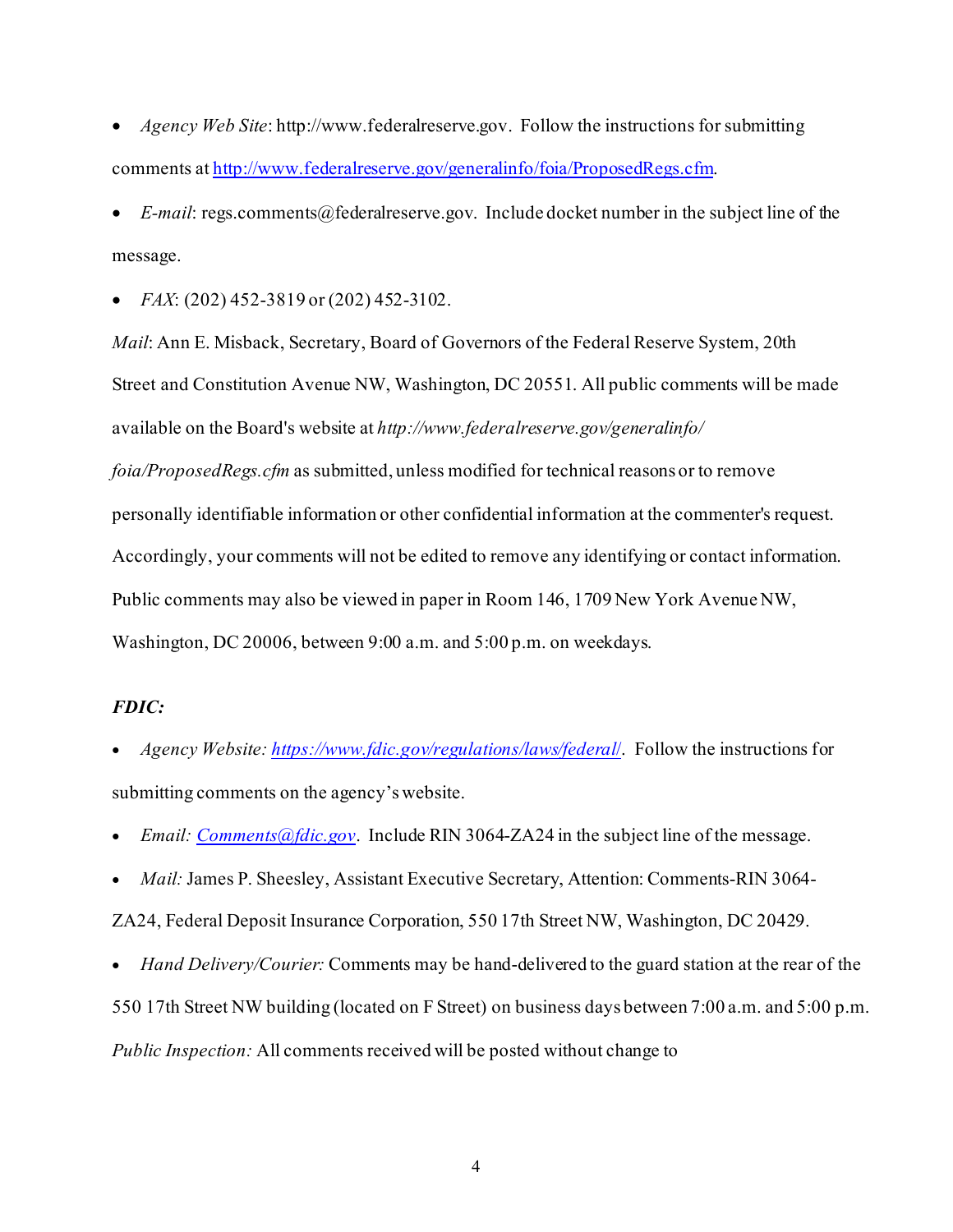*https://www.fdic.gov/regulations/laws/federal/*—including any personal information provided for public inspection. Paper copies of public comments may be ordered from the FDIC Public Information Center, 3501 North Fairfax Drive, Room E-1002, Arlington, VA 22226 or by telephone at (877) 275-3342 or (703) 562-2200.

#### *Bureau of Consumer Financial Protection (Bureau):*

You may submit responsive information and other comments, identified by Docket No. CFPB-2021-0004, by any of the following methods:

- *Federal eRulemaking Portal*: Go to http://www.regulations.gov. Follow the instructionsfor submitting comments.
- *Email*: *[2021-RFI-AI@cfpb.gov](mailto:2021-RFI-AI@cfpb.gov)*. Include Docket No. CFPB-2021-0004 in the subject line of the message.
- *Mail/Hand Delivery/Courier*: Comment Intake, Bureau of Consumer Financial Protection, 1700 G Street, NW, Washington, DC 20552. Please note that due to circumstances associated with the COVID-19 pandemic, the CFPB discourages the submission of comments by mail, hand delivery, or courier.

*Instructions*: The Bureau encourages the early submission of comments. All submissions must include the document title and docket number. Because paper mail in the Washington, DC area and at the Bureau is subject to delay, and in light of difficulties associated with mail and hand deliveries during the COVID-19 pandemic, commenters are encouraged to submit comments electronically. In general, all comments received will be posted without change to http://www.regulations.gov. In addition, once the Bureau's headquarters reopens, comments will be available for public inspection and copying at 1700 G Street, NW, Washington, DC 20552, on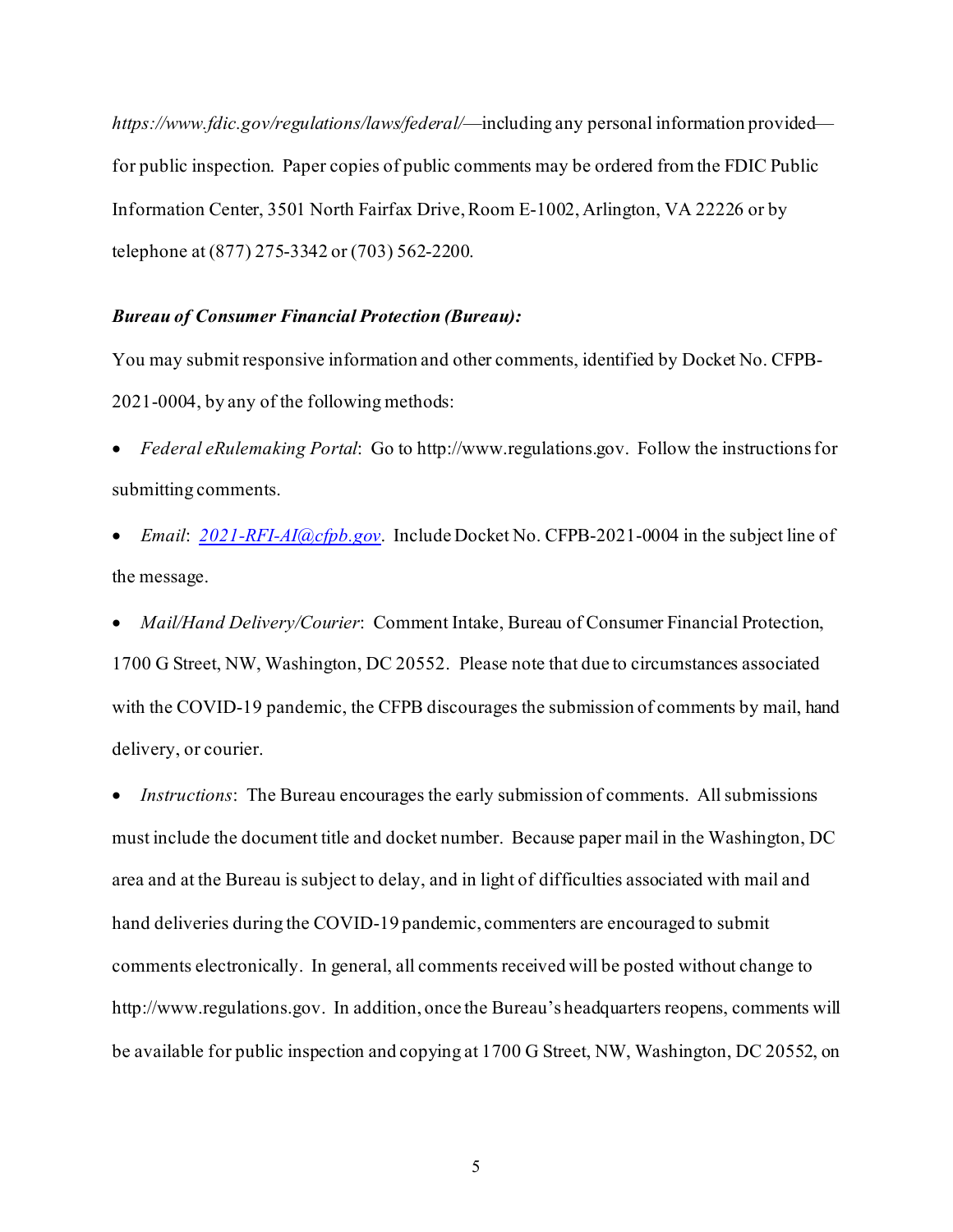official business days between the hours of 10 a.m. and 5 p.m. Eastern Time. At that time, you can make an appointment to inspect the documents by calling 202-435-7275.

All submissions in response to this RFI, including attachments and other supporting materials, will become part of the public record and subject to public disclosure. Please do not include in your submissions sensitive personal information, such as account numbers or Social Security numbers, or names of other individuals, or other information that you would not ordinarily make public, such as trade secrets or confidential commercial information. Submissions will not be edited to remove any identifying or contact information, or other information that you would not ordinarily make public. If you wish to submit trade secret or confidential commercial information, please contact the individuals listed in the FOR FURTHER INFORMATION CONTACT section below. Information submitted to the Bureau will be treated in accordance with the Bureau's Rule on the Disclosure of Records and Information, 12 CFR part 1070 *et seq*.

*NCUA*: You may submit comments to the NCUA, Docket No. NCUA –2021-0023, by any of the methods set forth below. Commenters are encouraged to submit comments through the Federal eRulemaking Portal, if possible. Please use the title ''Request for Information and Comment: Financial Institutions' Use of Artificial Intelligence, including Machine Learning'' to facilitate the organization and distribution of the comments. *(Please send comments by one method only)*:

• *Federal eRulemaking Portal: www.regulations.gov.* Follow the instructions for submitting comments.

• *Fax:* (703) 518–6319.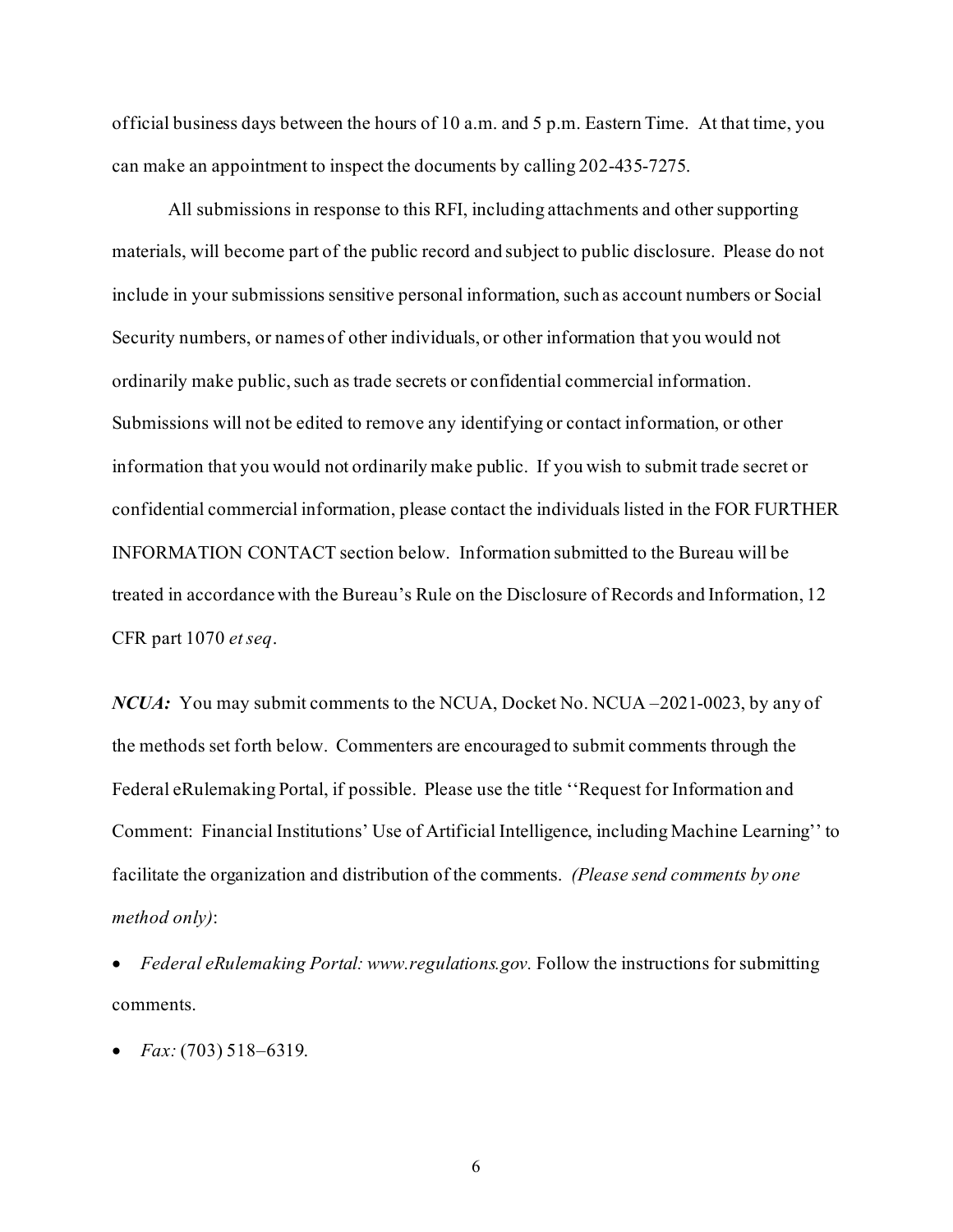• *Mail:* Address to Melane Conyers-Ausbrooks, Secretary of the Board, National Credit Union Administration, 1775 Duke Street, Alexandria, VA. 22314-3428.

In general, the NCUA will enter all comments received into the docket and publish the comments on the *Regulations.gov* website without change, including any business or personal information that you provide such as name and address information, email addresses, or phone numbers. Comments received, including attachments and other supporting materials, are part of the public record and subject to public disclosure.Do not include any information in your comment or supporting materials that you consider confidential or inappropriate for public disclosure.

You may review comments and other related materials that pertain to this Request for Information by any of the following methods:

• *Viewing Comments Electronically:* You may view all public comments on the Federal eRulemaking Portal at http://www.regulations.gov as submitted, except for those NCUA cannot post for technical reasons.

• Due to social distancing measures in effect, the usual opportunity to inspect paper copies of comments in the NCUA's law library is not currently available. After social distancing measures are relaxed, visitors may make an appointment to review paper copies by calling (703) 518–6540 or emailing [OGCMail@ncua.gov.](mailto:OGCMail@ncua.gov)

#### **FOR FURTHER INFORMATION CONTACT:**

*OCC:* Kevin Greenfield, Deputy Comptroller for Operational Risk, Norine Richards, Director for Bank Technology Operations, Paul Reymann, Director for Consumer Compliance Policy, or Siobhan Williams, Bank Information Technology Analyst, Bank Supervision Policy Department, (202) 649-6550; Beth Knickerbocker, Chief Innovation Officer, or Maggie Colvin, Innovation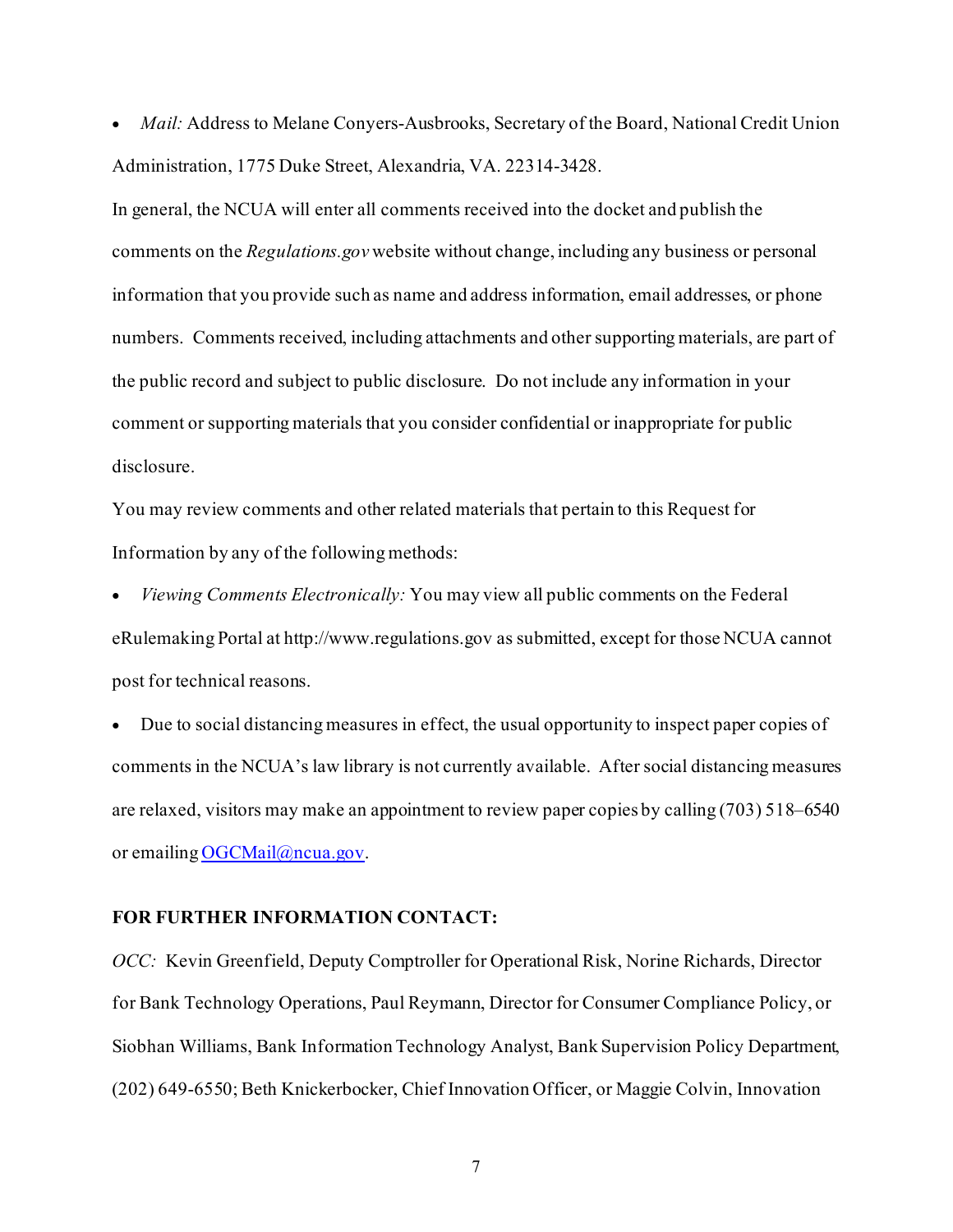Officer, Office of Innovation, (202) 649-5200; Alireza Ebrahim, Senior Financial Economist, Risk Analytics Division, (202) 649-5515; or Jorge D. Aguilar, Counsel, Chief Counsel's Office, (202) 649-7187.

*Board*: David Palmer, Lead Financial Institution Policy Analyst, (202) 452-2904, Jeff Ernst, Lead Financial Institution Policy Analyst, (202) 452-2814, or Kavita Jain, Deputy Associate Director, (202) 452-2062, Division of Supervision and Regulation; Dana Miller, Senior Counsel, (202) 452-2751, or Carol Evans, Associate Director, (202) 452-2051, Division of Consumer and Community Affairs, or Patricia Yeh, Senior Counsel, (202) 452-3089, or Gavin Smith, Senior Counsel, (202) 452-3474, Legal Division, Board of Governors of the Federal Reserve System, 20th and C Streets NW, Washington, DC 20551. For the hearing impaired only, Telecommunication Device for the Deaf (TDD), (202) 263-4869.

*FDIC*: Sumaya Muraywid, Senior Examination Specialist, Division of Risk Management Supervision, (202) 898–3904[, smuraywid@fdic.gov,](mailto:smuraywid@fdic.gov) David Friedman, Senior Policy Analyst, Division of Depositor and Consumer Protection, 202-898-7168[, dfriedman@fdic.gov](mailto:dfriedman@fdic.gov); or Chris Ledoux, Corporate Expert, Legal Division, 202-898-3535, cledoux@fdic.gov.

*Bureau:* Albert D. Chang, Senior Counsel, Office of Innovation, (202) 450-7299*;* Patrice Alexander Ficklin, Fair Lending Director, Office of Fair Lending & Equal Opportunity, (202) 435-7205; and Kathryn Lazarev, Senior Counsel, Office of Regulations, (202) 435-7700. If you require this document in an alternative electronic format, please contact *CFPB\_Accessibility@cfpb.gov*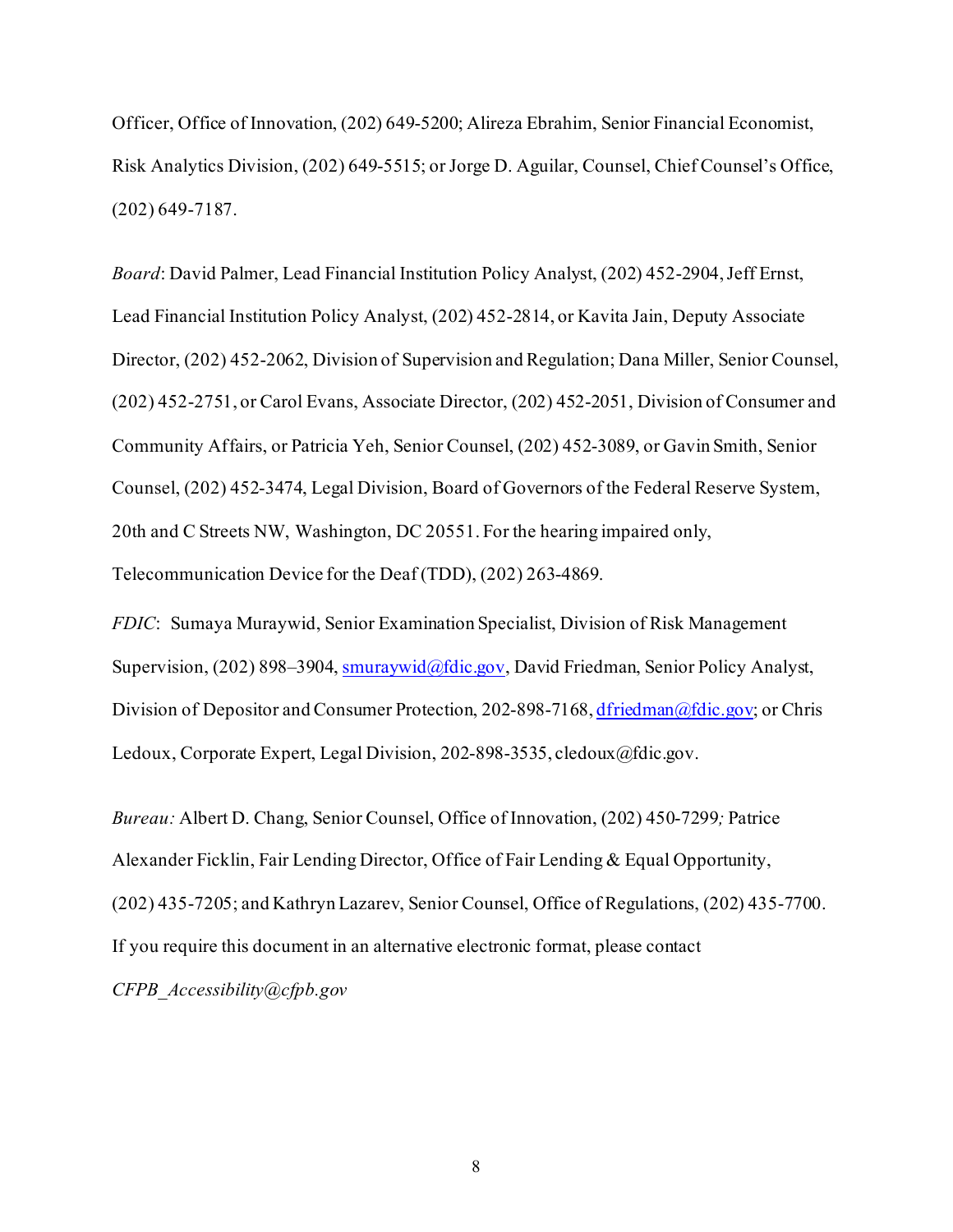*NCUA:* Timothy Segerson, Deputy Director, Office of Examination & Insurance, 703-518-6300; Chrisanthy Loizos, Senior Trial Attorney, Office of General Counsel, 703-518-6540; Joe Goldberg, Director, Division of Consumer Compliance Policy and Outreach, 703-518-1142.

#### **SUPPLEMENTARY INFORMATION**

#### *Background Information*

The agencies support responsible innovation by financial institutions that includes the identification and management of risks associated with the use of new technologies and techniques. With appropriate governance, risk management, and compliance management, financial institutions' use of innovative technologies and techniques, such as those involving AI, has the potential to augment business decision-making, and enhance services available to consumers and businesses. The Appendix of this RFI includes a non-comprehensive list of laws, regulations, and other agency issuances that may be relevant to the use of AI approaches by agency-supervised institutions. 1

Financial institutions are exploring AI-based applications in a variety of fields. Uses of AI by financial institutions include (but are not limited to):

• *Flagging unusual transactions*. This involves employing AI to identify potentially suspicious, anomalous, or outlier transactions (e.g., fraud detection and financial crime monitoring). It involves using different forms of data (e.g., email text, audio data – both structured<sup>2</sup> and unstructured), with the aim of identifying fraud or anomalous transactions with greater accuracy and timeliness. It also includes identifying transactions for Bank

<sup>&</sup>lt;sup>1</sup> In this RFI, the term "AI approach" refers to a tool, model, process, or application that employs AI technology in some form.

 $2$  The term "structured data" generally refers to a set of data that has been systematically organized or arranged.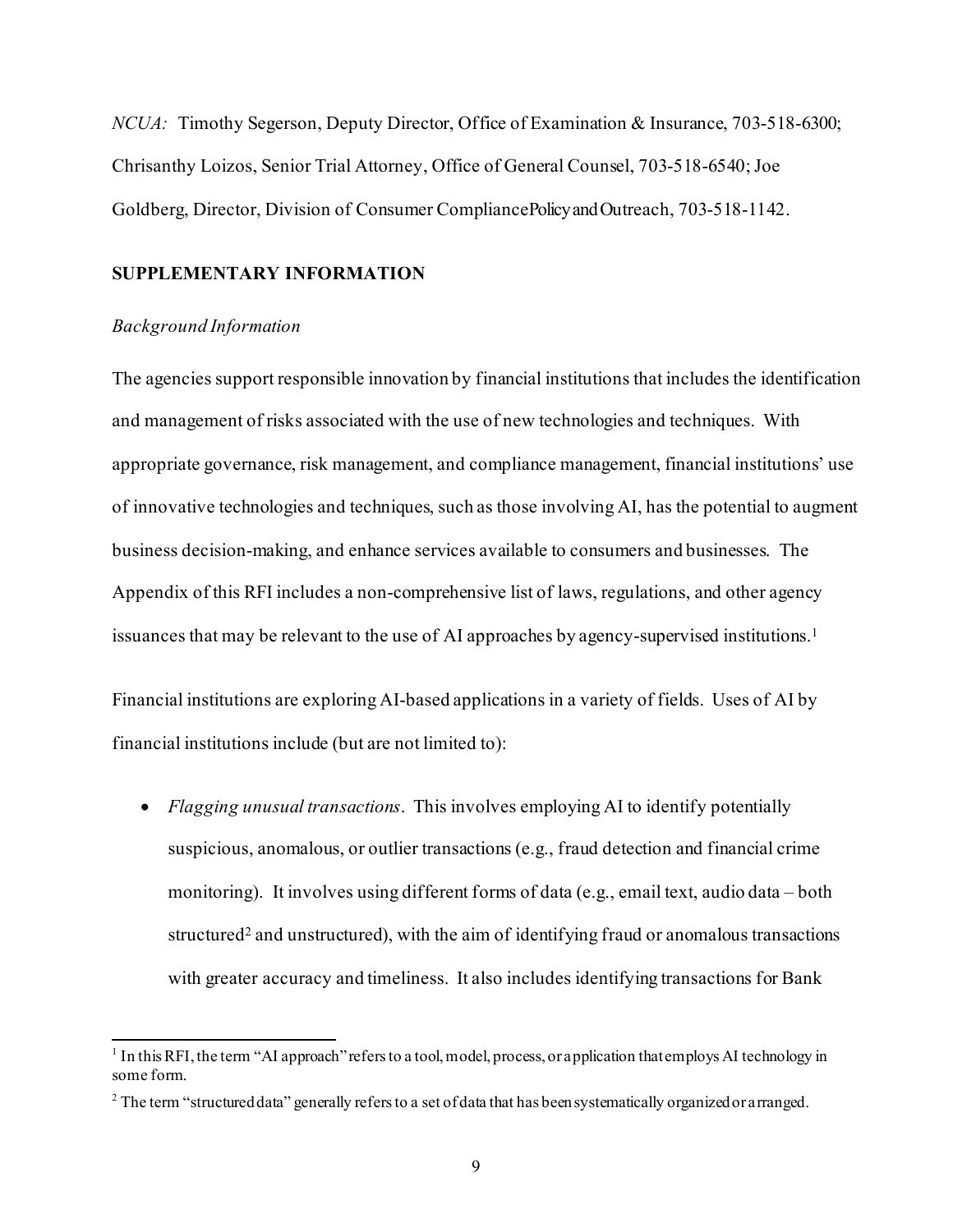Secrecy Act/anti-money laundering investigations, monitoring employees for improper practices, and detecting data anomalies.

- *Personalization of customer services*. AI technologies, such as voice recognition and natural language processing  $(NLP)^3$ , are used to improve customer experience and to gain efficiencies in the allocation of financial institution resources. One example is the use of chatbots4 to automate routine customer interactions, such as account opening activities and general customer inquiries. AI is leveraged at call centers to process and triage customer calls to provide customized service. These technologies are also used to better target marketing and customize trade recommendations.
- *Credit decisions.* This involves the use of AI to inform credit decisions in order to enhance or supplement existing techniques. This application of AI may use traditional data or employ alternative data<sup>5</sup> (such as cash flow transactional information from a bank account).
- *Risk management.* AI may be used to augment risk management and control practices. For example, an AI approach might be used to complement and provide a check on another, more traditional credit model. Financial institutions may also use AI to enhance credit monitoring (including through early warning alerts), payment collections, loan restructuring and recovery, and loss forecasting. AI can assist internal audit and independent risk management to increase sample size (such as for testing), evaluate risk,

<sup>&</sup>lt;sup>3</sup> "Natural language processing" generally refers to the use of computers to understand or analyze natural language text or speech.

<sup>4</sup> The term "chatbot" generally refers to a software application used to conduct an on-line chat conversation via text or text-to-speech, in lieu of providing direct contact with a live human agent.

 $<sup>5</sup>$  For the purposes of this RFI, a lternative data means information not typically found in the consumer's credit files</sup> of the nationwide consumer reporting agencies or customarily provided by consumers as part of applications for credit.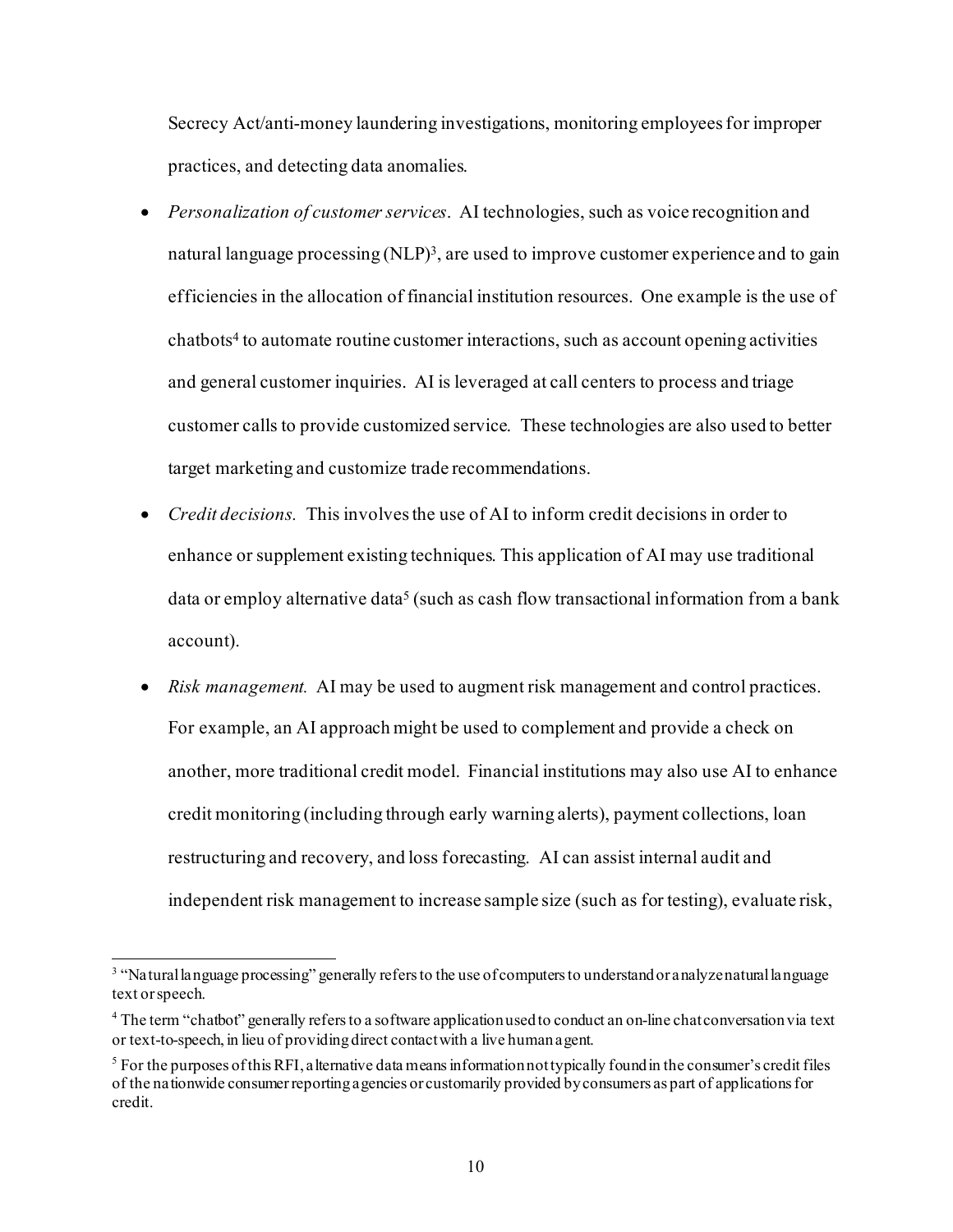and refer higher-risk issues to human analysts. AI may also be used in liquidity risk management, for example, to enhance monitoring of market conditions or collateral management.

- *Textual analysis*. Textual analysis refers to the use of NLP for handling unstructured data (generally text) and obtaining insights from that data or improving efficiency of existing processes. Applications include analysis of regulations, news flow, earnings reports, consumer complaints, analyst ratings changes, and legal documents.
- *Cybersecurity.* AI may be used to detect threats and malicious activity, reveal attackers, identify compromised systems, and support threat mitigation. Examples include realtime investigation of potential attacks, the use of behavior-based detection to collect network metadata, flagging and blocking of new ransomware and other malicious attacks, identifying compromised accounts and files involved in exfiltration, and deep forensic analysis of malicious files.

#### *Potential Benefits of AI*

AI has the potential to offer improved efficiency, enhanced performance, and cost reduction for financial institutions, as well as benefits to consumers and businesses. AI can identify relationships among variables that are not intuitive or not revealed by more traditional techniques. AI can better process certain forms of information, such as text, that may be impractical or difficult to process using traditional techniques. AI also facilitates processing significantly large and detailed datasets, both structured and unstructured, by identifying patterns or correlations that would be impracticable to ascertain otherwise.

Other potential AI benefits include more accurate, lower-cost, and faster underwriting, as well as expanded credit access for consumers and small businesses that may not have obtained credit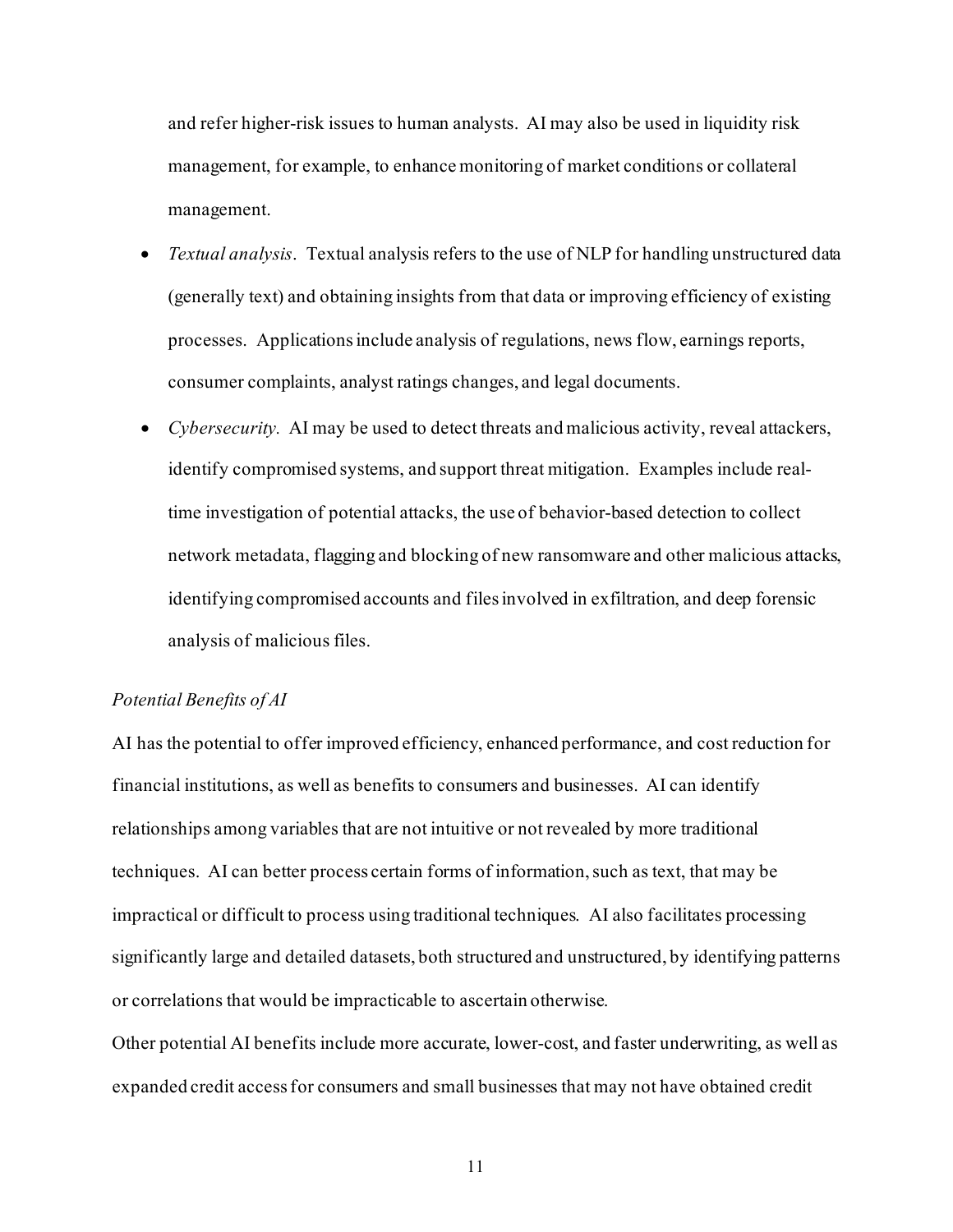under traditional credit underwriting approaches. AI applications may also enhance an institution's ability to provide products and services with greater customization.

#### *Potential Risks of AI*

It is important for financial institutions to have processes in place for identifying and managing potential risks associated with AI, as they do for any process, tool, or model employed. Many of the potential risks associated with using AI are not unique to AI. For instance, the use of AI could result in operational vulnerabilities, such as internal process or control breakdowns, cyber threats, information technology lapses, risks associated with the use of third parties, and model risk, all of which could affect a financial institution's safety and soundness. The use of AI can also create or heighten consumer protection risks, such as risks of unlawful discrimination, unfair, deceptive, or abusive acts or practices (UDAAP) under the Dodd-Frank Wall Street Reform and Consumer Protection Act (Dodd-Frank Act), unfair or deceptive acts or practices (UDAP) under the Federal Trade Commission Act (FTC Act), or privacy concerns.

AI may present particular risk management challenges to financial institutionsin the areas of explainability, data usage, and dynamic updating.

• *Explainability*. For the purposes of this RFI, explainability refers to how an AI approach uses inputs to produce outputs. Some AI approaches can exhibit a "lack of explainability" for their overall functioning (sometimes known as global explainability) or how they arrive at an individual outcome in a given situation (sometimes referred to as local explainability). Lack of explainability can pose different challenges in different contexts. Lack of explainability can also inhibit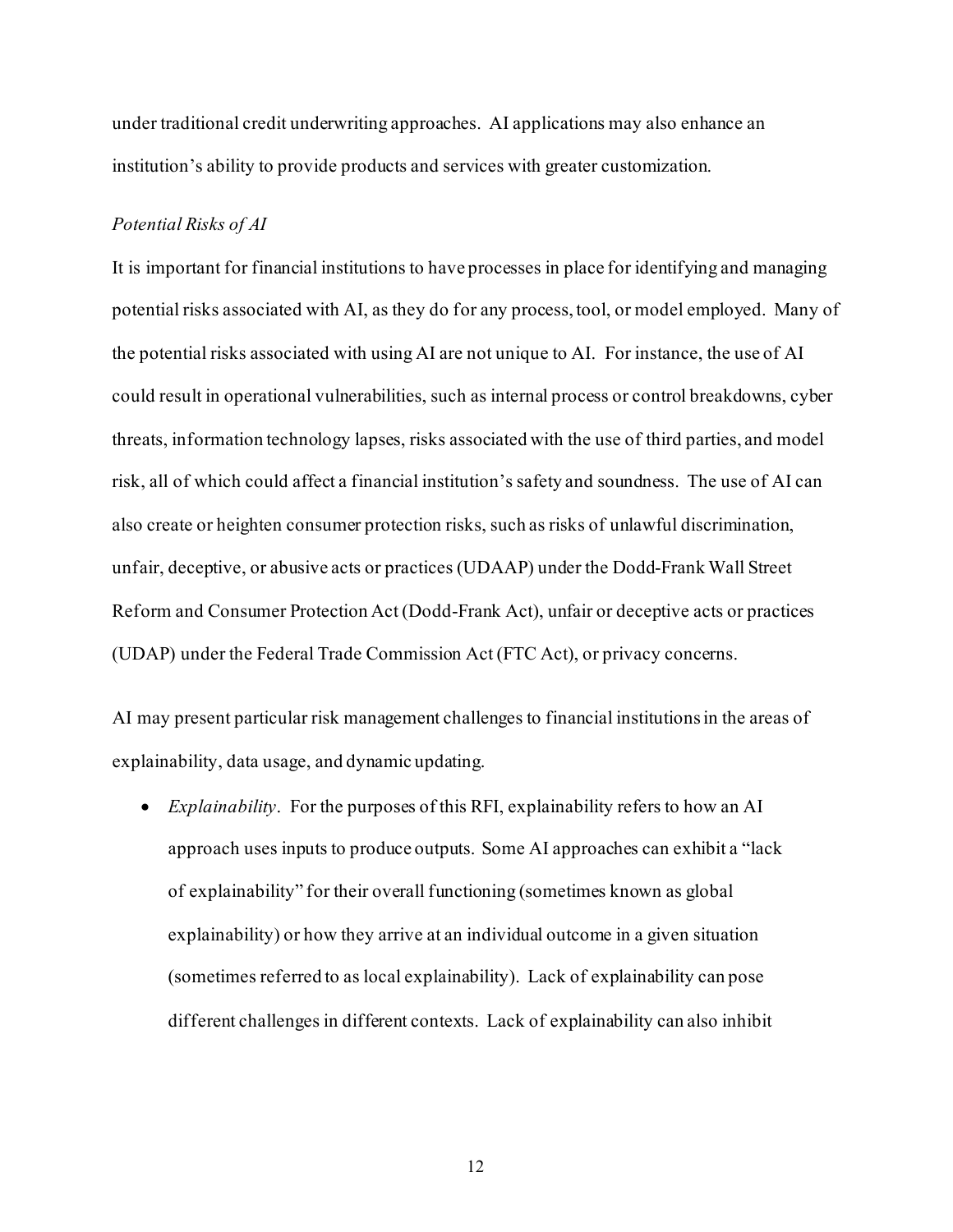financial institution management's understanding of the conceptual soundness<sup>6</sup> of an AI approach, which can increase uncertainty around the AI approach's reliability, and increase risk when used in new contexts. Lack of explainability can also inhibit independent review and audit and make compliance with laws and regulations, including consumer protection requirements, more challenging.

- *Broader or More Intensive Data Us*age. Data plays a particularly important role in AI. In many cases, AI algorithms identify patterns and correlations in training data without human context or intervention, and then use that information to generate predictions or categorizations.7 Because the AI algorithm is dependent upon the training data, an AI system generally reflects any limitations of that dataset. As a result, as with other systems, AI may perpetuate or even amplify bias or inaccuracies inherent in the training data, or make incorrect predictions if that data set is incomplete or non-representative.
- *Dynamic Updating.* Some AI approaches have the capacity to update on their own, sometimes without human interaction, often known as dynamic updating. Monitoring and tracking an AI approach that evolves on its own can present challenges in review and validation, particularly when a change in external circumstances (e.g., economic downturns and financial crises) may cause inputs to vary materially from the original training data. Dynamic updating techniques can produce changes that range from minor adjustments to existing elements of a model to the introduction of entirely new elements.

 $6$  For this RFI, the term "conceptual soundness" generally refers to the quality of the theory, design, methodology, data, developmental testing, and confirmation that an approach is appropriate for the intended use.

 $^7$  In this context, training data are the data used to develop and calibrate an AI approach; for example, a financial institution might use a large dataset of past fraudulent transactions to train the approach to detect and prevent future fraud.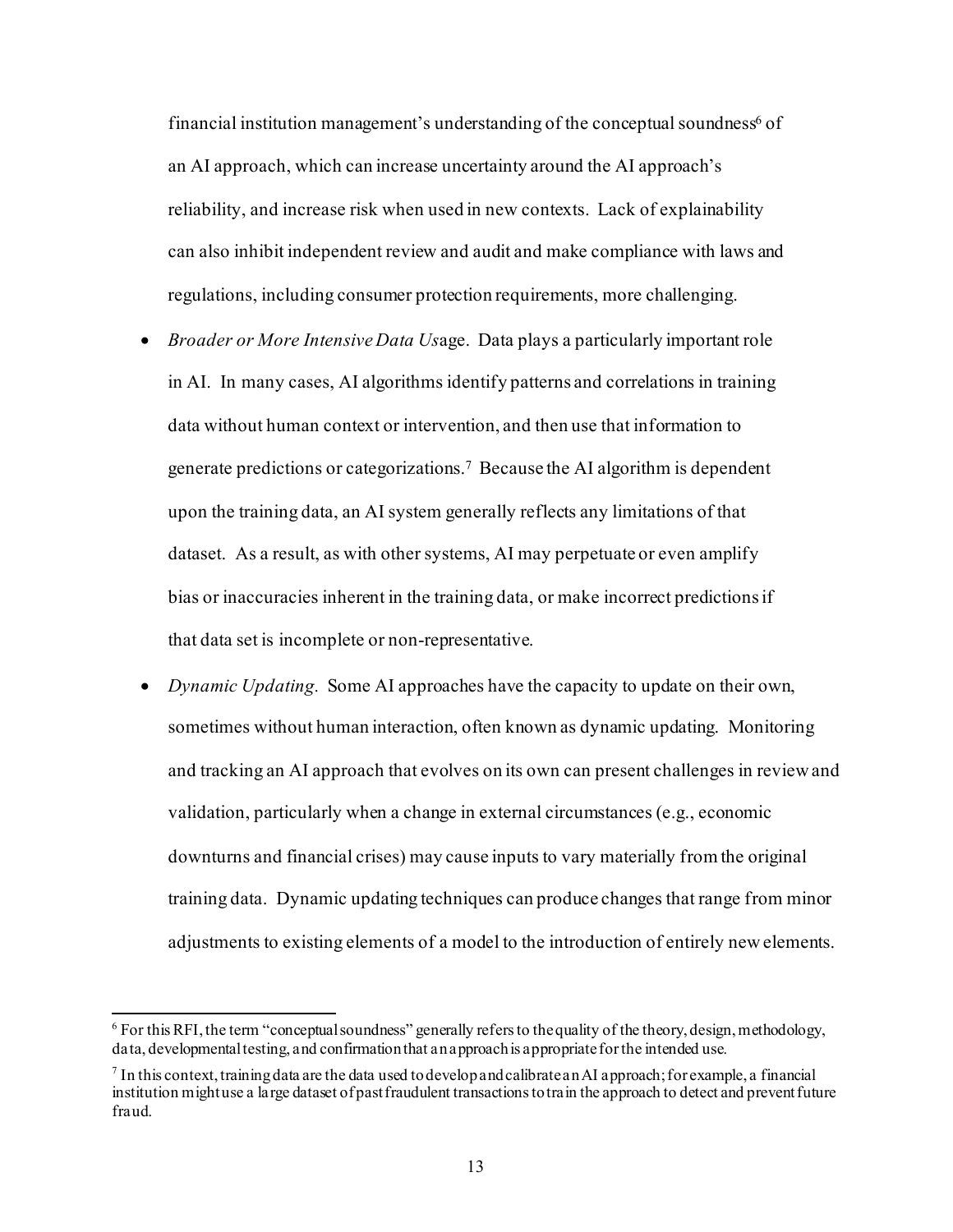#### **Request for Comment**

As discussed, the agencies recognize that AI has the potential to offer improved efficiency, enhanced performance, and cost reduction for financial institutions, as well as benefits to consumers and businesses. In this RFI, the agencies are seeking information on financial institutions' risk management practices related to the use of AI; barriers or challenges facing financial institutions when developing, adopting, and managing AI and its risks; and benefits to financial institutions and their customers from the use of AI. The RFI also solicits respondents' views on the use of AI in financial services, which will help the agencies determine whether any clarification would be helpful for financial institutions' use of AI in a safe and sound manner and in compliance with applicable laws and regulations, including those related to consumer protection.

#### *Explainability*

Understanding the conceptual soundness of any model, tool, application, or system aids in managing its risks including those related to lack of explainability. The importance of conceptual soundness is described in existing agency guidance and is well established in industry practice. For traditional approaches, conceptual soundness is foundational both to development and validation/independent review. In the case of certain less transparent AI approaches, however, evaluations of conceptual soundness can be complicated. The underlying theory and logic may be less accessible to users than that of traditional approaches or more transparent AI approaches. Without insight into an approach's general operating principles, financial institution management may not be able to evaluate with confidence how the system will function in unforeseen circumstances. To address lack of explainability of certain AI approaches, researchers have developed techniques to help explain predictions or categorizations. These techniques are often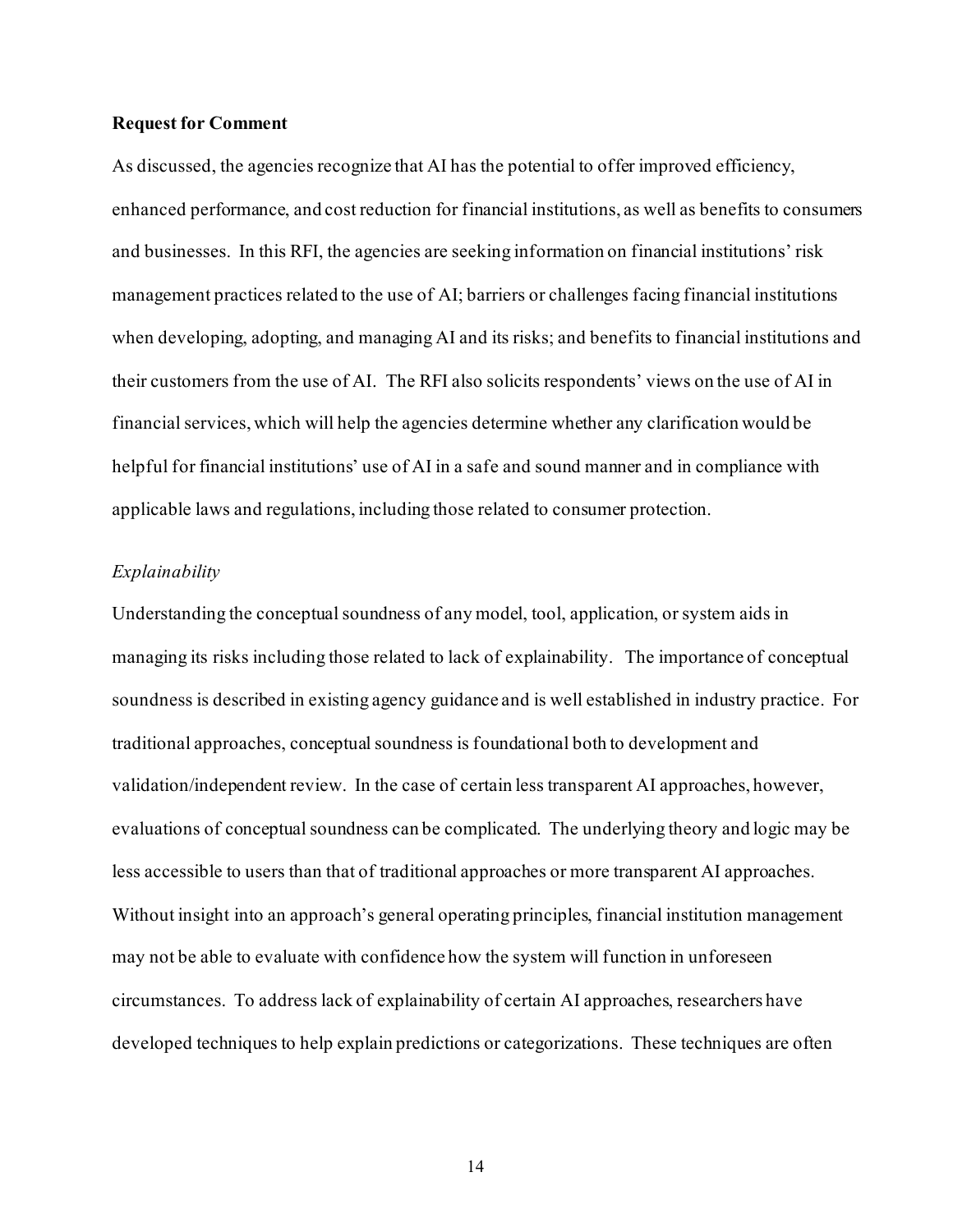referred to as "post-hoc" methods, because they are used to interpret the outputs rather than the design.

*Question 1*: How do financial institutions identify and manage risks relating to AI explainability? What barriers or challenges for explainability exist for developing, adopting, and managing AI?

*Question 2:* How do financial institutions use post-hoc methods to assist in evaluating conceptual soundness? How common are these methods? Are there limitations of these methods (whether to explain an AI approach's overall operation or to explain a specific prediction or categorization)? If so, please provide details on such limitations.

*Question 3*: For which uses of AI is lack of explainability more of a challenge? Please describe those challenges in detail. How do financial institutions account for and manage the varied challenges and risks posed by different uses?

#### *Risks from Broader or More Intensive Data Processing and Usage*

Like other systems, AI is designed to interact directly with training data to identify correlations and patterns and use that information for prediction or categorization. This means that data quality is important for AI. If the training data are biased or incomplete, AI may incorporate those shortcomings into its predictions or categorizations.

AI may use alternative datasets in certain applications (such as credit underwriting, fraud detection, and trading) in ways that can assist in identifying related trends or predictions that may be difficult to identify with traditional methods. The importance of practices such as data quality assessments to determine relevance and suitability of data used in a model, may be heightened in the use of AI. Finally, in many cases, AI developers process or optimize raw data so that the data can be better used for training. Various data processing techniques exist, some of which may affect performance.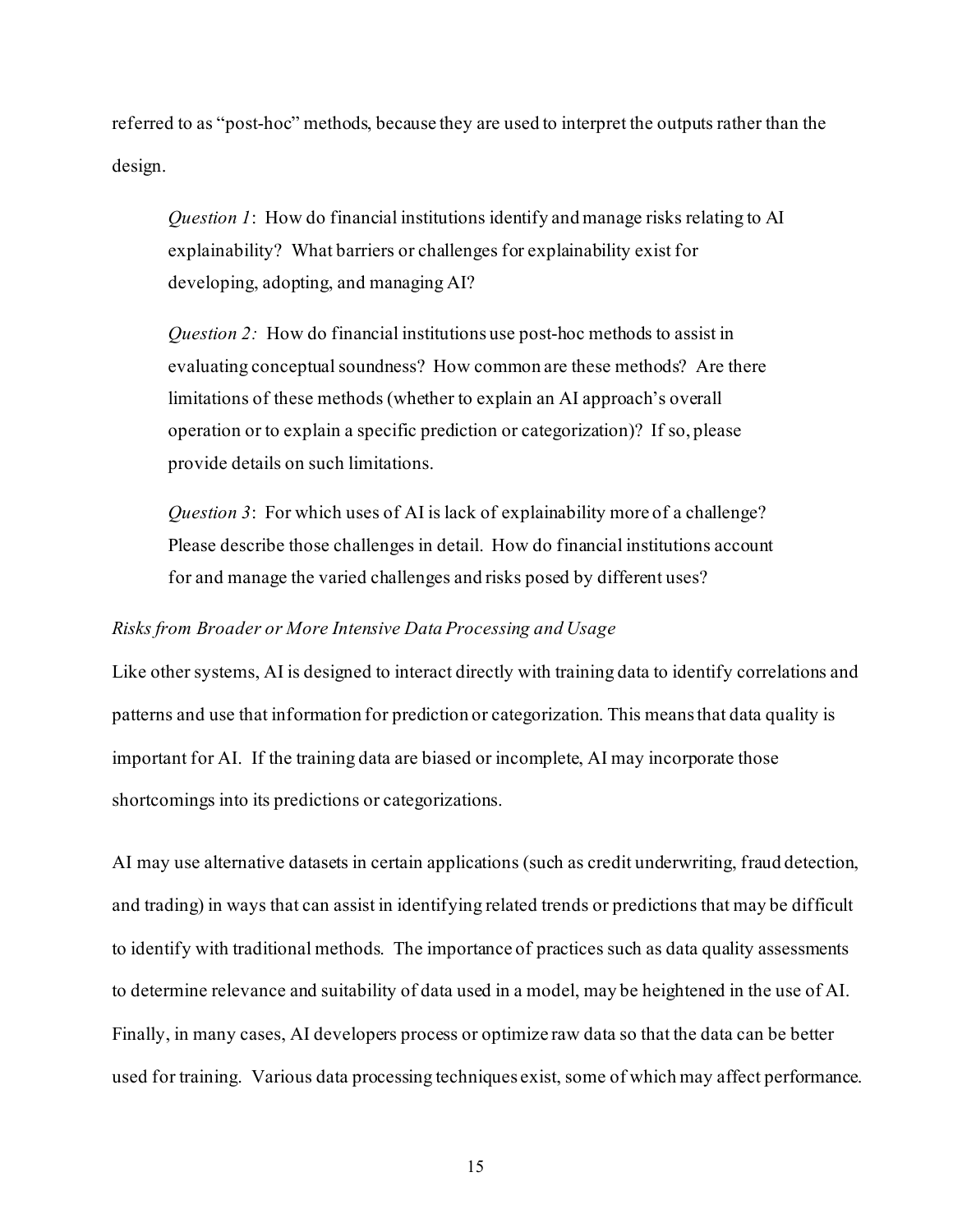*Question 4*: How do financial institutions using AI manage risks related to data quality and data processing? How, if at all, have control processes or automated data quality routines changed to addressthe data quality needs of AI? How does risk management for alternative data compare to that of traditional data? Are there any barriers or challenges that data quality and data processing pose for developing, adopting, and managing AI? If so, please provide details on those barriers or challenges.

*Question 5*: Are there specific uses of AI for which alternative data are particularly effective?

#### *Overfitting*

"Overfitting" can occur when an algorithm "learns" from idiosyncratic patterns in the training data that are not representative of the population as a whole. Overfitting is not unique to AI, but it can be more pronounced in AI than with traditional models. Undetected overfitting could result in incorrect predictions or categorizations.

*Question 6*: How do financial institutions manage AI risks relating to overfitting? What barriers or challenges, if any, does overfitting pose for developing, adopting, and managing AI? How do financial institutions develop their AI so that it will adapt to new and potentially different populations (outside of the test and training data)?

#### *Cybersecurity Risk*

Like other data-intensive technologies, AI may be exposed to risk from a variety of criminal cybersecurity threats. For example, AI can be vulnerable to "data poisoning attacks," which attempt to corrupt and contaminate training data to compromise the system's performance.

*Question 7:* Have financial institutions identified particular cybersecurity risks or experienced such incidents with respect to AI? If so, what practices are financial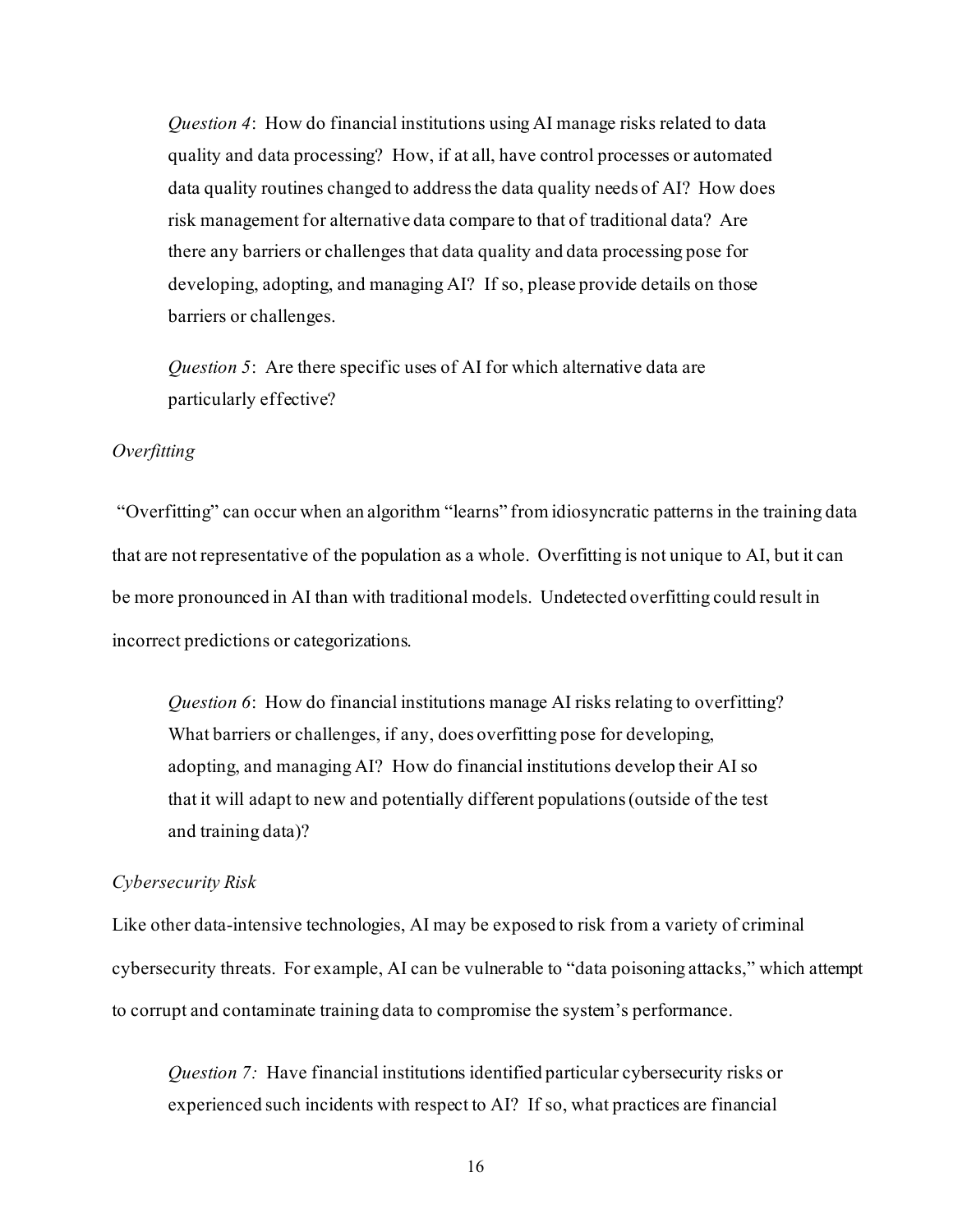institutions using to manage cybersecurity risks related to AI? Please describe any barriers or challenges to the use of AI associated with cybersecurity risks. Are there specific information security or cybersecurity controls that can be applied to AI?

#### *Dynamic Updating*

A particular characteristic of some AI is the ability for it to learn or evolve over time, especially as it captures new training data. Over time, this could result in drift (i.e., the AI approach could change) as it learns from the new data. This can present challenges for validating, monitoring, tracking, and documenting the AI approach, including for persons conducting an independent review. It may be important to understand whether an AI approach that was independently reviewed initially has significantly evolved over time (e.g., using an influx of new data). Dynamic updating can also affect how results are tracked over time. For example, initial performance thresholds chosen to monitor the approach could become less meaningful if the AI approach has significantly changed to focus on different target outcomes. Similar risks can arise with AI approaches that are not updated as their context evolves, since they are more closely tuned to their training data. For example, AI approaches that are validated in one circumstance may not perform well in another, and an independent review conducted in a previous context may no longer be accurate in new circumstances.

*Question 8*: How do financial institutions manage AI risks relating to dynamic updating? Describe any barriers or challenges that may impede the use of AI that involve dynamic updating. How do financial institutions gain an understanding of whether AI approaches producing different outputs over time based on the same inputs are operating as intended?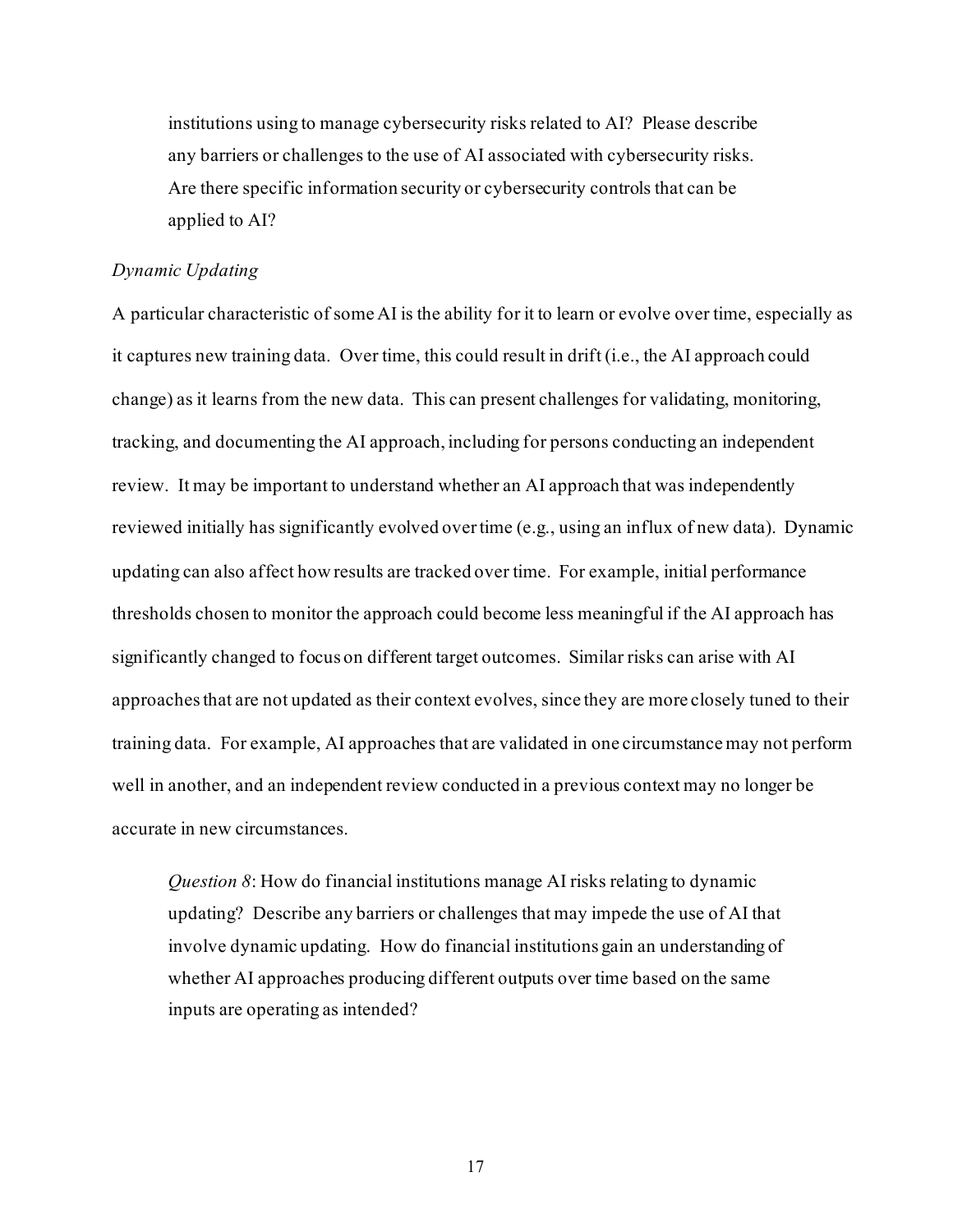### *AI Use by Community Institutions*

A financial institution'sAI strategy, use of AI, and associated risk management practices could vary substantially based on the financial institution's size, complexity of operations, business model, staffing, and risk profile, and this could affect the corresponding risks that arise. Community institutions may be more likely to use third-party AI approaches or rely on third-party services that use AI. This may pose different challenges (e.g., level of expertise of AI or insight into the thirdparty AI approach) in a financial institution's adoption of AI.

*Question 9*: Do community institutions face particular challenges in developing, adopting, and using AI? If so, please provide detail about such challenges. What practices are employed to address those impediments or challenges?

#### *Oversight of Third Parties*

Financial institutions may opt to use AI developed by third parties, rather than develop the approach internally. Existing agency guidance (as noted in the Appendix) describes information and risks that may be relevant to financial institutions when selecting third-party approaches (including ones using AI) and sets out principles for the validation of such third-party approaches.

*Question 10*: Please describe any particular challenges or impediments financial institutions face in using AI developed or provided by third parties and a description of how financial institutions manage the associated risks. Please provide detail on any challenges or impediments. How do those challenges or impediments vary by financial institution size and complexity?

#### *Fair Lending*

Depending on the specific use, there may be uncertainty about how less transparent and explainable AI approaches align with applicable consumer protection legal and regulatory frameworks, which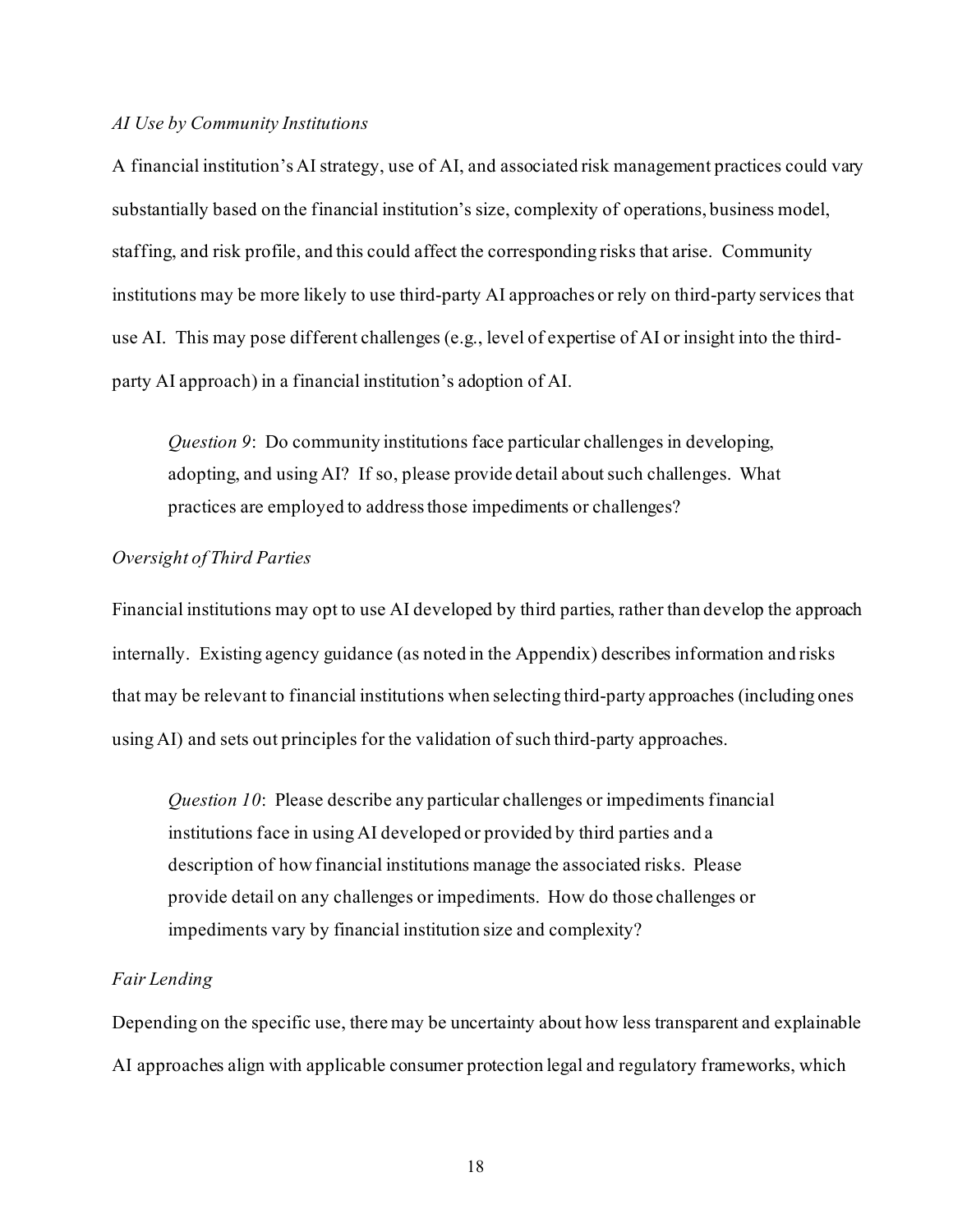often address fairness and transparency. For example, it may be challenging to verify that a less transparent and explainable approach comports with fair lending laws.

*Question 11*: What techniques are available to facilitate or evaluate the compliance of AI-based credit determination approaches with fair lending laws or mitigate risks of non-compliance? Please explain these techniques and their objectives, limitations of those techniques, and how those techniques relate to fair lending legal requirements.

*Question 12*: What are the risks that AI can be biased and/or result in discrimination on prohibited bases? Are there effective ways to reduce risk of discrimination, whether during development, validation, revision, and/or use? What are some of the barriers to or limitations of those methods?

*Question 13*: To what extent do model risk management principles and practices aid or inhibit evaluations of AI-based credit determination approaches for compliance with fair lending laws?

*Question 14:* As part of their compliance management systems, financial institutions may conduct fair lending risk assessments by using models designed to evaluate fair lending risks ("fair lending risk assessment models"). What challenges, if any, do financial institutions face when applying internal model risk management principles and practices to the development, validation, or use of fair lending risk assessment models based on AI?

*Question 15:* The Equal Credit Opportunity Act (ECOA), which is implemented by Regulation B, requires creditors to notify an applicant of the principal reasons for taking adverse action for credit or to provide an applicant a disclosure of the right to request those reasons. What approaches can be used to identify the reasons for taking adverse action on a credit application, when AI is employed? Does Regulation B provide sufficient clarity for the statement of reasons for adverse action when AI is used? If not, please describe in detail any opportunities for clarity.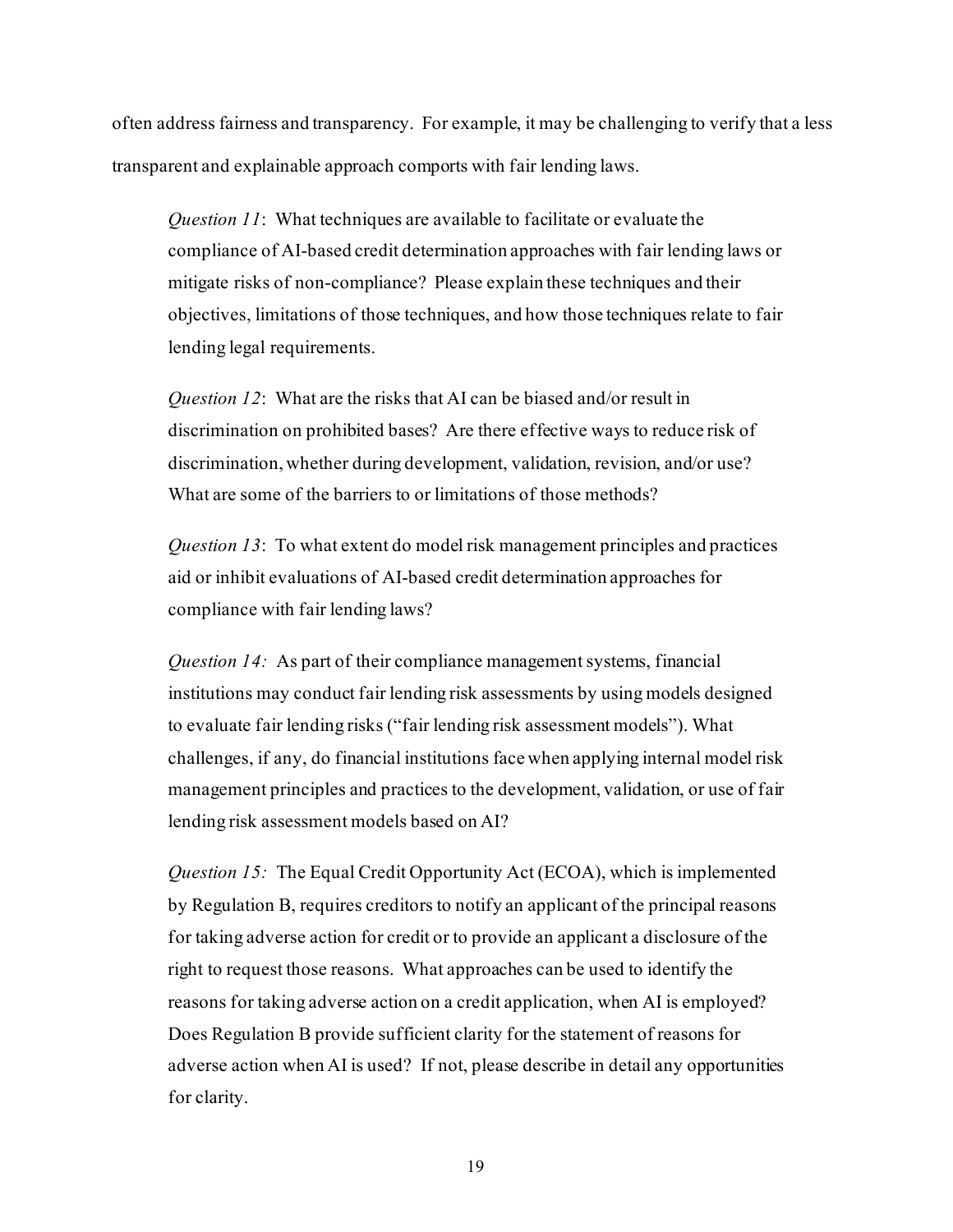#### *Additional Considerations*

*Question 16*: To the extent not already discussed, please identify any additional uses of AI by financial institutions and any risk management challenges or other factors that may impede adoption and use of AI.

*Question 17*: To the extent not already discussed, please identify any benefits or risks to financial institutions' customers or prospective customers from the use of AI by those financial institutions. Please provide any suggestions on how to maximize benefits or address any identified risks.

# **Appendix: Laws, Regulations, Supervisory Guidance, and other Agency Statements Relevant to AI**

This Appendix contains a list of laws, regulations, supervisory guidance, and other statements issued by the agencies that may be relevant to AI. This includes existing laws and regulations relating to safety and soundness and consumer protection. The items below do not constitute an exhaustive list; other laws, regulations, guidance, and statements may be relevant based on the particular facts and circumstances. Some laws and regulations are applicable to any process or tool a financial institution employs, regardless of whether a financial institution utilizes AI or how.

#### *Laws and Regulations*

• Section 39 of the Federal Deposit Insurance Act as implemented through the agencies' safety and soundness regulations8

<sup>8</sup> Refer to the Interagency Guidelines Establishing Standards for Safety and Soundness, 12 CFR 364, Appendix A (FDIC); 12 CFR 263 (FRB); 12 CFR 30, appendix A(OCC).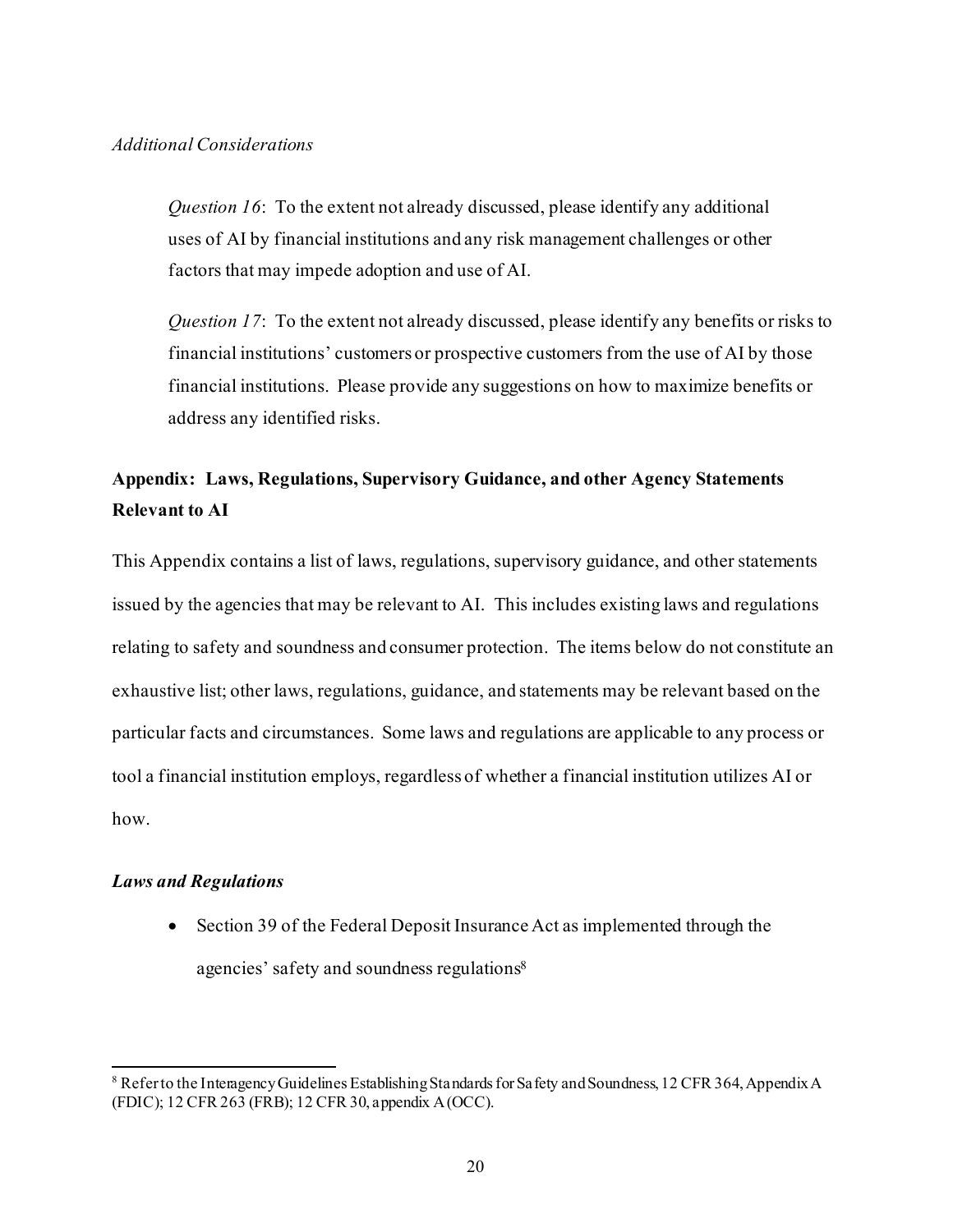- Sections 501 and 505(b) of Gramm-Leach-Bliley Act as implemented through the agencies' regulations and standards, including Interagency Guidelines Establishing Information Security Standards9
- Fair Credit Reporting Act (FCRA) / Reg. V
- Equal Credit Opportunity Act (ECOA) / Reg. B
- Fair Housing Act (FHA)
- Section 5 of the Federal Trade Commission Act (prohibiting UDAP) and sections 1031 and 1036 of the Dodd-Frank Act (prohibiting unfair, deceptive, or abusive acts or practices (UDAAP))

# *Supervisory Guidance and Statements*

- Interagency Statement on the Use of Alternative Data in Credit Underwriting<sup>10</sup>
- Supervisory Guidance on Model Risk Management<sup>11</sup>
- Third-Party/Outsourcing Risk Management<sup>12</sup>

<sup>9</sup> Refer to the Interagency Guidelines Establishing Information Security Standards, 12 CFR 364, Appendix B (FDIC); 12 CFR 208, Appendix D-2 and 12 CFR 225, Appendix F (FRB); 12 CFR 30, appendix B (OCC); Guidelines for Safeguarding Member Information, 12 CFR 748, Appendix A (NCUA).

<sup>&</sup>lt;sup>10</sup> Refer t[o FDIC FIL-82-2019](https://www.fdic.gov/news/financial-institution-letters/2019/fil19082.html), [https://www.fdic.gov/news/financial-institution-letters/2019/fil19082.html;](https://www.fdic.gov/news/financial-institution-letters/2019/fil19082.html) Federal Reserve CA Letter 19-11, <https://www.federalreserve.gov/supervisionreg/caletters/caletters.htm>; and OCC Bulletin [2019-62](https://www.occ.gov/news-issuances/bulletins/2019/bulletin-2019-62.html), https://www.occ.gov/news-issuances/bulletins/2019/bulletin-2019-62.html.

<sup>&</sup>lt;sup>11</sup> Refer to the "Supervisory Guidance on Model Risk Management,[" Federal Reserve SR Letter 11-7](https://www.federalreserve.gov/supervisionreg/srletters/sr1107.htm), <https://www.federalreserve.gov/supervisionreg/srletters/srletters.htm>[; OCC Bulletin 2011-12](https://www.occ.gov/news-issuances/bulletins/2011/bulletin-2011-12.html), [https://www.occ.gov/news-issuances/bulletins/2011/bulletin-2011-12.html;](https://www.occ.gov/news-issuances/bulletins/2011/bulletin-2011-12.html) an[d FDIC Financial Institution Letter](https://www.fdic.gov/news/financial-institution-letters/2017/fil17022.html) [\(FIL\)-22-2017,](https://www.fdic.gov/news/financial-institution-letters/2017/fil17022.html) https://www.fdic.gov/news/financial-institution-letters/2017/fil17022.html.

<sup>&</sup>lt;sup>12</sup> FDIC: [Guidance for Managing Third-Party Risk \(FIL\)-44-2008, https://www.fdic.gov/news/financial-institution](https://www.fdic.gov/news/financial-institution-letters/2008/fil08044.html)[letters/2008/fil08044.html](https://www.fdic.gov/news/financial-institution-letters/2008/fil08044.html)[; OCC Bulletin 2013-29](https://www.occ.gov/news-issuances/bulletins/2013/bulletin-2013-29.html)[, OCC Bulletin 2020-10](https://www.occ.gov/news-issuances/bulletins/2020/bulletin-2020-10.html); NCUA: Evaluating Third Party Relationships, Supervisory Letter (SL) 07-01 (Oct. 2007); and FRB: Guidance on Outsourcing Risk (SR 13-19), https://www.federalreserve.gov/supervisionreg/srletters/srletters.htm.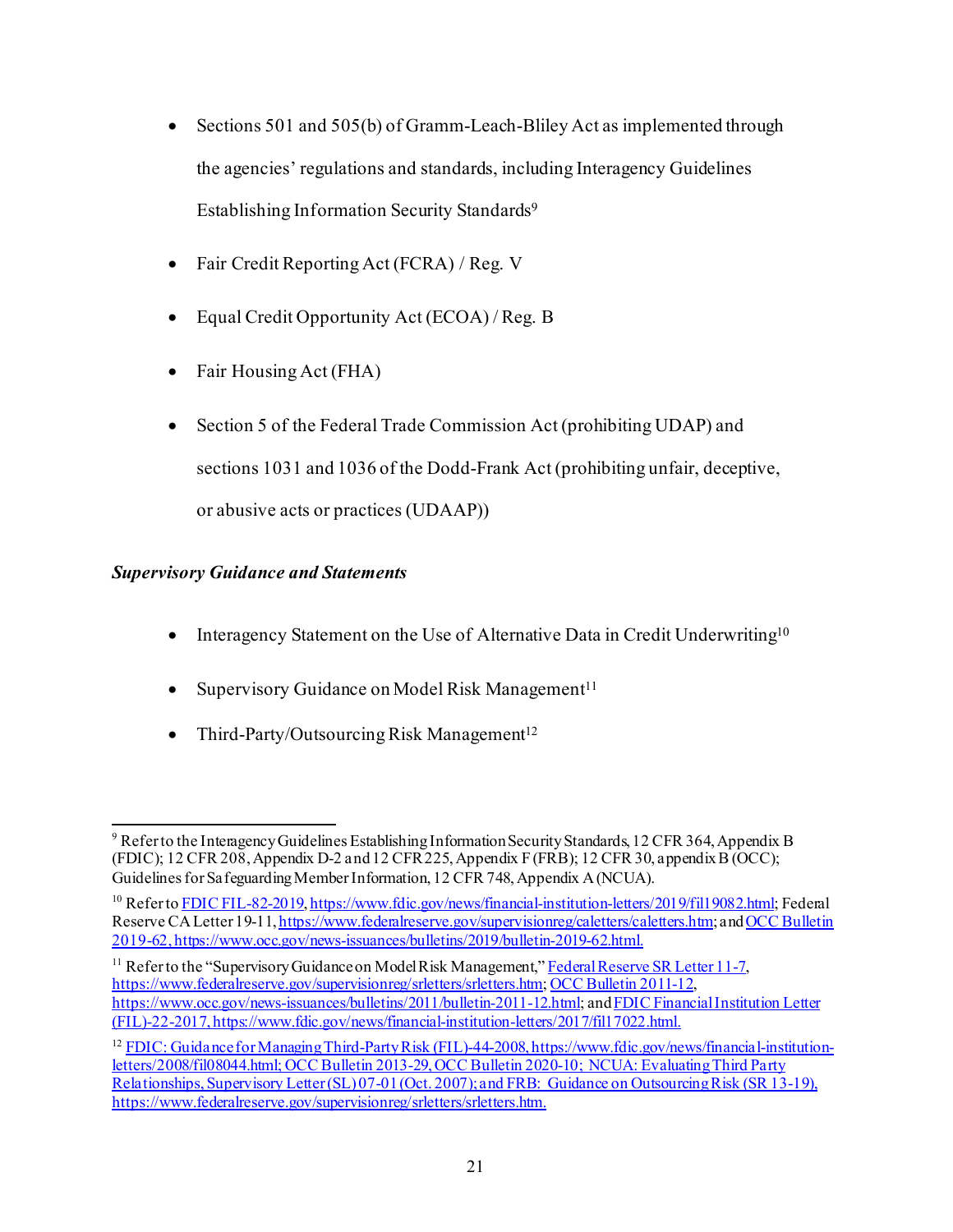- New, Modified, or Expanded Bank Products and Services<sup>13</sup>
- CFPB Innovation Spotlight on Providing Adverse Action Notices When Using AI/ML Models <sup>14</sup>

## *Examination Manuals/Procedures/Other Resources*

- Federal Financial Institutions Examination Council Information Technology Examination Handbook<sup>15</sup>
- Consumer Compliance Manuals and Booklets<sup>16</sup>
- Interagency Fair Lending Examination Procedures<sup>17</sup>
- CFPB Examination Procedures, ECOA Baseline Review Module 5: Fair

Lending Risks Related to Models<sup>18</sup>

Blake J. Paulson *Acting Comptroller of the Currency.*

By order of the Board of Governors of the Federal Reserve System.

Ann Misback, *Secretary of the Board.*

<sup>&</sup>lt;sup>13</sup> [OCC Bulletin 2017-43](https://www.occ.treas.gov/news-issuances/bulletins/2017/bulletin-2017-43.html), https://www.occ.treas.gov/news-issuances/bulletins/2017/bulletin-2017-43.html; and NCUA 19-CU-04 (Dec. 2019), https://www.ncua.gov/regulation-supervision/letters-credit-unions-otherguidance/use-alternative-data-credit-underwriting.

<sup>&</sup>lt;sup>14</sup> Patrice Alexander Ficklin, Tom Pahl, and Paul Watkins, CFPB Blog, Innovation spotlight: Providing adverse action notices when using AI/ML models (July 7, 2020), *available at* [https://www.consumerfinance.gov/about](https://www.consumerfinance.gov/about-us/blog/innovation-spotlight-providing-adverse-action-notices-when-using-ai-ml-models/)[us/blog/innovation-spotlight-providing-adverse-action-notices-when-using-ai-ml-models/.](https://www.consumerfinance.gov/about-us/blog/innovation-spotlight-providing-adverse-action-notices-when-using-ai-ml-models/)

<sup>15</sup> [FFIEC IT Handbook,](https://ithandbook.ffiec.gov/) https://ithandbook.ffiec.gov/.

<sup>16</sup> OCC *Consumer Compliance* series of *[Comptroller's Handbook](file:///%5C%5Cm-divfile01.frb.gov%5Clegaluser%5CFEDREG%5C2021%20REGULATIONS%5CR-XXXX%20AI%20RFI%20Patricia%20Gavin%5COCC%20Consumer%20Compliance%20series%20of%20Comptroller%E2%80%99s%20Handbook%20booklets,%20https:%5Cwww.occ.treas.gov%5Ctopics%5Csupervision-and-examination%5Cconsumer-compliance%5Cindex-consumer-compliance.html;)*booklets,

[https://www.occ.treas.gov/topics/supervision-and-examination/consumer-compliance/index-consumer-](file:///%5C%5Cm-divfile01.frb.gov%5Clegaluser%5CFEDREG%5C2021%20REGULATIONS%5CR-XXXX%20AI%20RFI%20Patricia%20Gavin%5COCC%20Consumer%20Compliance%20series%20of%20Comptroller%E2%80%99s%20Handbook%20booklets,%20https:%5Cwww.occ.treas.gov%5Ctopics%5Csupervision-and-examination%5Cconsumer-compliance%5Cindex-consumer-compliance.html;)

[compliance.html; N](file:///%5C%5Cm-divfile01.frb.gov%5Clegaluser%5CFEDREG%5C2021%20REGULATIONS%5CR-XXXX%20AI%20RFI%20Patricia%20Gavin%5COCC%20Consumer%20Compliance%20series%20of%20Comptroller%E2%80%99s%20Handbook%20booklets,%20https:%5Cwww.occ.treas.gov%5Ctopics%5Csupervision-and-examination%5Cconsumer-compliance%5Cindex-consumer-compliance.html;)CUA: Evaluating Compliance Risk – Updated Compliance Indicators, SL-17-01 (March 2017), https://www.ncua.gov/regulation-supervision/letters-credit-unions-other-guidance/use-alternative-data-creditunderwriting.

<sup>&</sup>lt;sup>17</sup> [Interagency Fair Lending Examination Procedures](https://www.ffiec.gov/PDF/fairlend.pdf), https://www.ffiec.gov/PDF/fairlend.pdf.

<sup>&</sup>lt;sup>18</sup> See, CFPB ECOA Baseline Review, p. 24[, https://files.consumerfinance.gov/f/documents/cfpb\\_supervision-and](https://files.consumerfinance.gov/f/documents/cfpb_supervision-and-examination-manual_ecoa-baseline-exam-procedures_2019-04.pdf)[examination-manual\\_ecoa-baseline-exam-procedures\\_2019-04.pdf](https://files.consumerfinance.gov/f/documents/cfpb_supervision-and-examination-manual_ecoa-baseline-exam-procedures_2019-04.pdf).